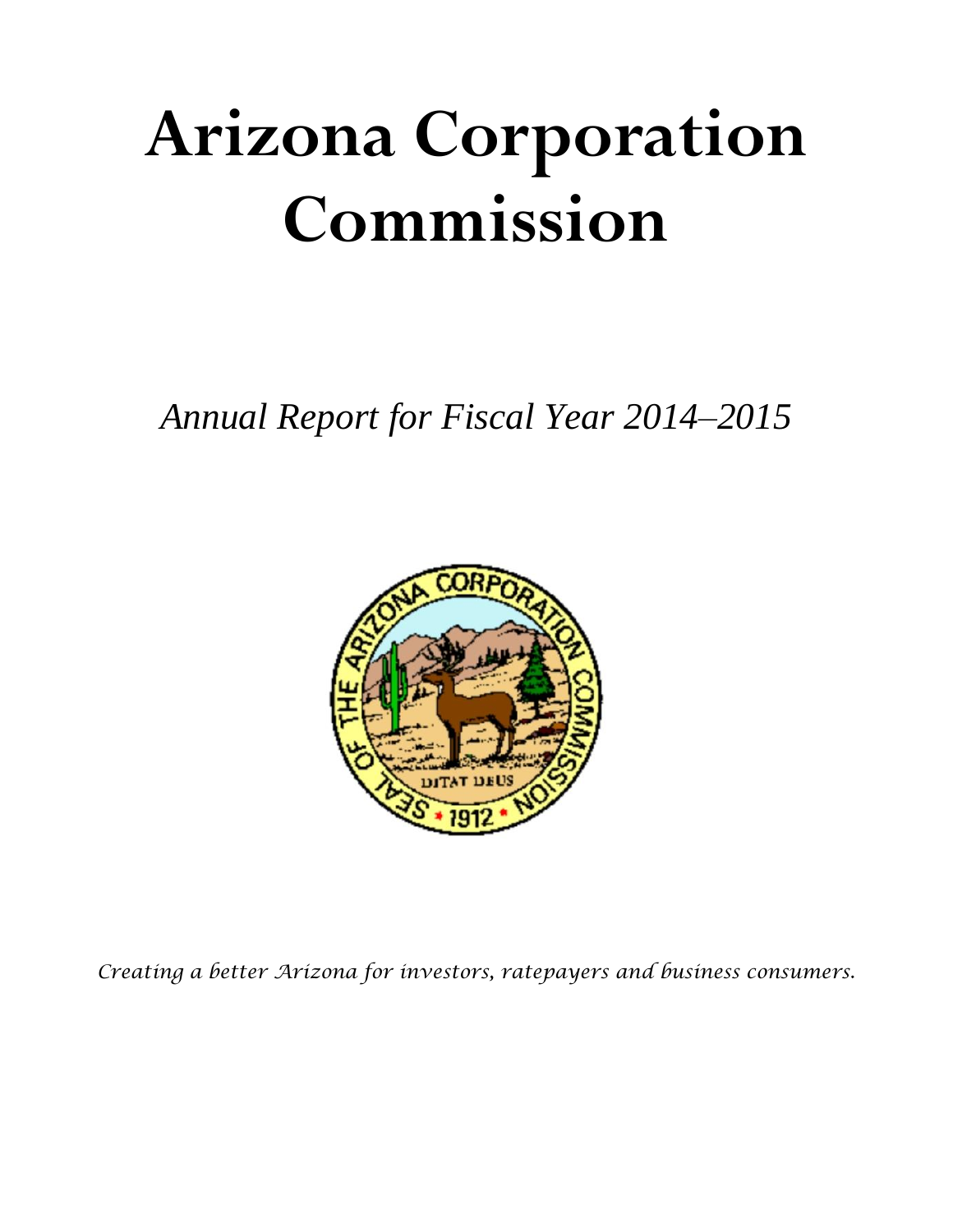# **Contact the Commission**

# **Main Office**

1200 West Washington Phoenix, AZ 85007

**Adjunct Offices** 1300 & 1400 West Washington Phoenix, AZ 85007

**Pipeline & Railroad Safety Division** 2200 North Central, Suite 300 Phoenix, AZ 85004

#### **Southern Arizona Office**

400 West Congress Street Tucson, AZ 85701

#### **Important Phone Numbers:**

| Consumer Services - Utilities602-542-4251    |  |
|----------------------------------------------|--|
| Consumer Services - Corporations602-542-3026 |  |
| Consumer Services - Securities 602-542-4242  |  |
|                                              |  |

Southern Arizona Office …………..520-628-6554

Streaming audio / video of Commission meetings: [http://www.azcc.gov/divisions/it/streaming/events.as](http://www.azcc.gov/divisions/it/streaming/events.asp) [p](http://www.azcc.gov/divisions/it/streaming/events.asp)

Listen Line for Hearing Room #1: 602-542-0222 (Live audio of hearings/open meetings)

Toll Free Listen Line: 1-800-250-4525 (Area codes 928 and 520 only)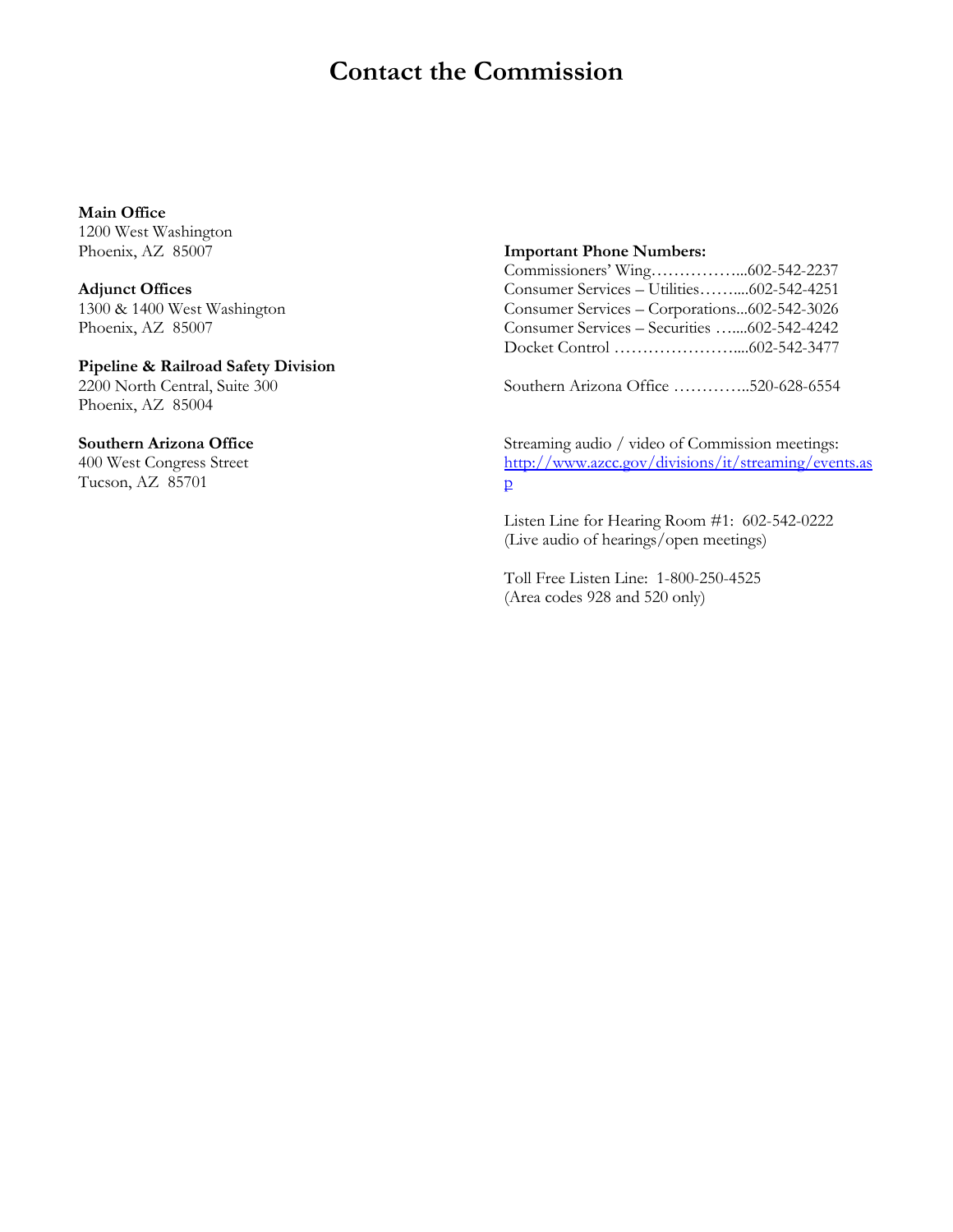# **July 2014 – December 2014**

**Bob Stump, Chairman**

**Brenda Burns, Commissioner**

**Gary Pierce, Commissioner**

**Bob Burns, Commissioner**

**Susan Bitter Smith, Commissioner**

**Executive Director** Jodi Jerich

**Administration** Kim Battista

**Broadcast Services** Ron Bellus

> **Corporations** Patricia Barfield

# **Hearing**

Lyn Farmer

**Information Technology** Letty Butner

> **Legal** Janice Alward

**Pipeline and Railroad Safety** Robert Marvin

> **Securities** Matt Neubert

# **Utilities**

Steve Olea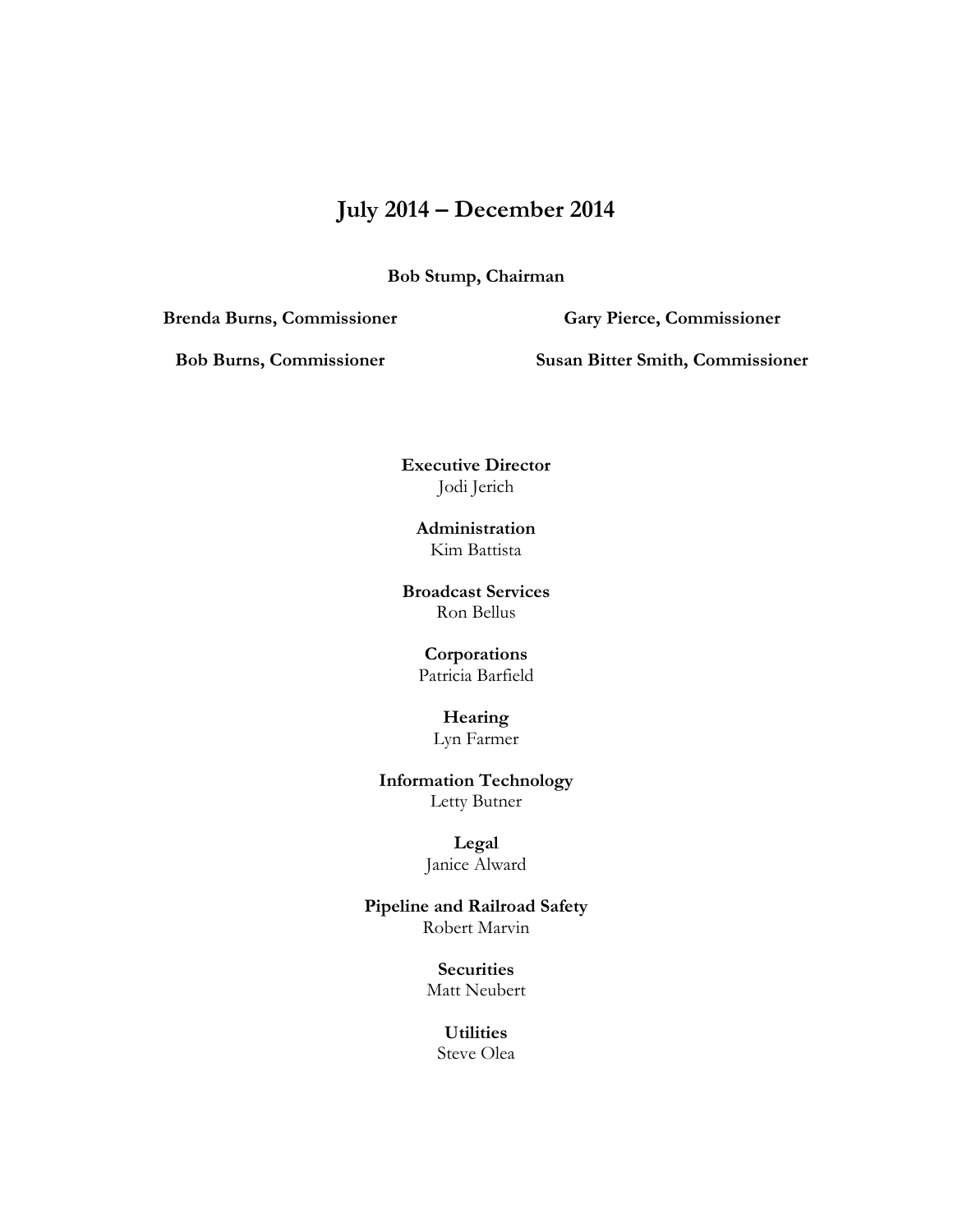# **January 2015 – June 2015**

**Susan Bitter Smith, Chairman**

**Bob Stump, Commissioner**

**Bob Burns, Commissioner**

**Tom Forese, Commissioner**

**Doug Little, Commissioner**

**Executive Director** Jodi Jerich

**Administration** Kim Battista

**Broadcast Services** Ron Bellus

> **Corporations** Patricia Barfield

## **Hearing**

Lyn Farmer

**Information Technology** Letty Butner

## **Legal** Janice Alward

**Pipeline and Railroad Safety** Robert Marvin

> **Securities** Matt Neubert

# **Utilities**

Steve Olea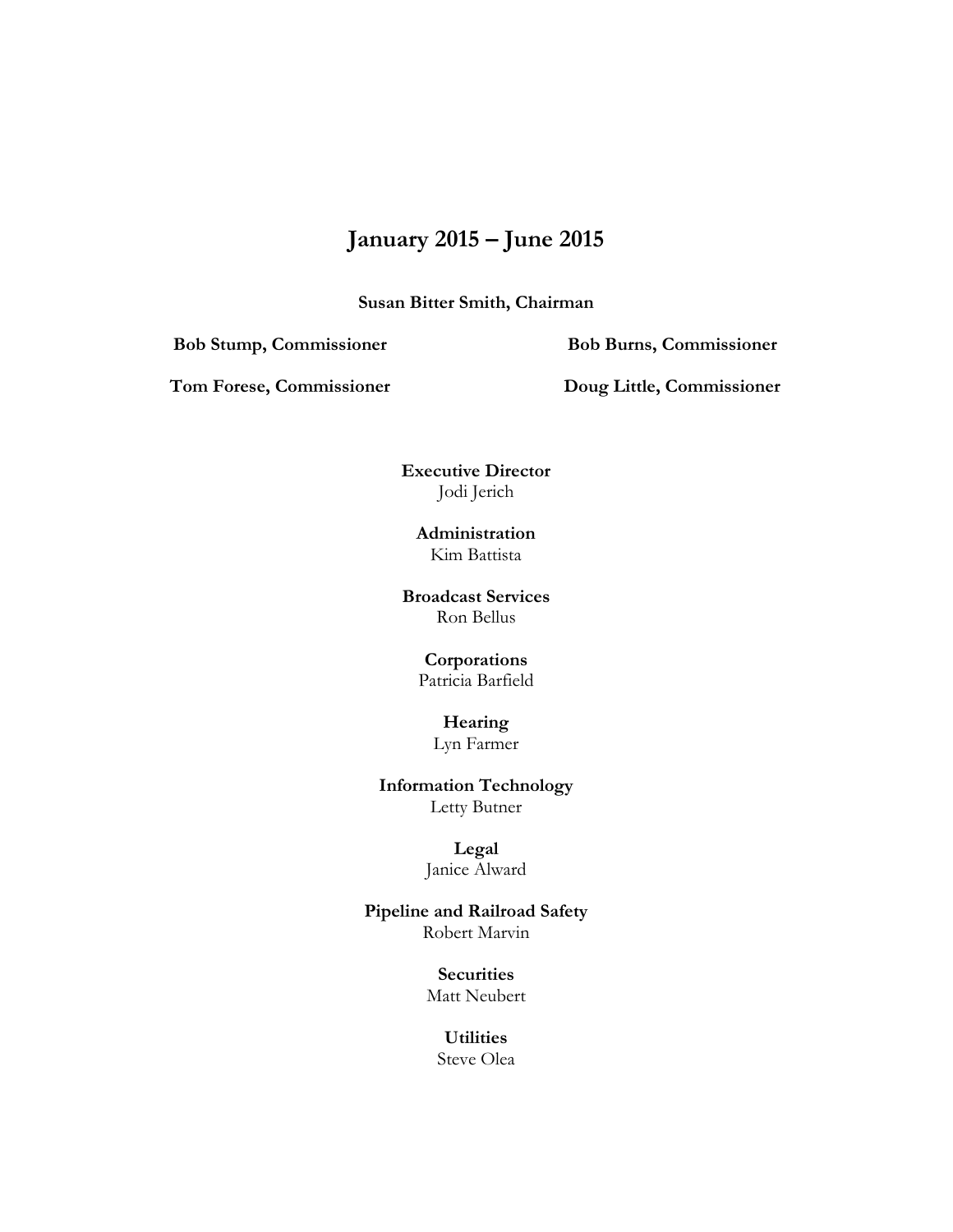# **MISSION**

*To exercise exclusive state regulatory authority over public service corporations (public utilities) in the public interest; to grant corporate status and maintain public records; to ensure the integrity of the securities marketplace; and to foster the safe operation of railroads and gas pipelines in Arizona.*

## **About the Commission**

The Arizona Corporation Commission was established in the Arizona Constitution. Only seven states have constitutionally formed Commissions. Arizona is one of only 13 states with elected Commissioners. In the 37 other states, Commissioners are appointed by either the governor or the legislature.

In most states, the Commission is known as the Public Service Commission or the Public Utility Commission. However, in Arizona the Commission oversees the process of incorporating or registering a company to do business in the state, registers and oversees securities offerings and dealers, and enforces railroad and pipeline safety.

By virtue of the Arizona Constitution, the Commissioners function in an executive capacity; they adopt rules and regulations thereby functioning in a legislative capacity; and they also act in a judicial capacity sitting as a tribunal and making decisions in contested matters. The Commission is required by the Arizona Constitution to maintain its chief office in Phoenix and it is required by law to conduct monthly meetings.

## **Organization**

Commissioners are elected by the people of Arizona for a four-year term, with the option of serving for two consecutive terms. In the case of a vacancy, the Governor appoints a Commissioner to serve until the next general election.

Ultimate responsibility for final decisions on granting or denying rate adjustments, enforcing safety and public service requirements, and approving securities matters rests with the Commissioners.

The administrative head of the Commission is the Executive Director who serves at the pleasure of the Commissioners. She is responsible to the Commissioners for the day to day operations of all Divisions.

The Commission staff is organized into nine Divisions. The authority and responsibilities of these Divisions is described in detail in this Annual Report. All Divisions are headed by a Division Director who reports to the Executive Director.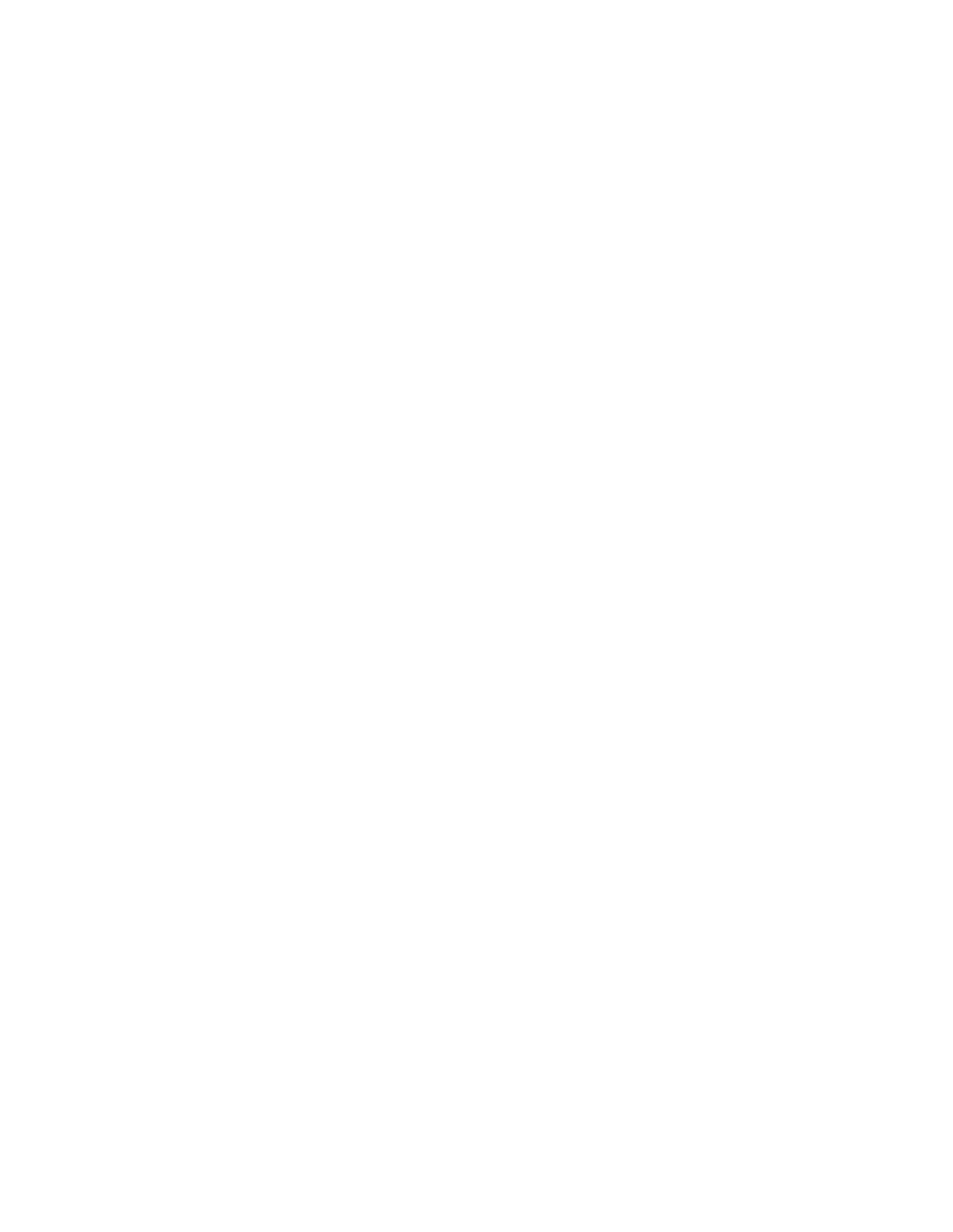#### **Chairman Susan Bitter Smith**

Susan Bitter Smith has served as Executive Director of the Arizona-New Mexico Cable Communications Association since 1980 and as Vice President of Technical Solutions since 1988. She earned both undergraduate and graduate degrees in Business Administration from Arizona State University and is a Past Chairman of the ASU Alumni Association. In addition, she serves as the Honorary Chair of the ASU MBA Alumni Association, is a Past Chairman of the Walter Cronkite Foundation, Past Chairman of the Arizona First Amendment Coalition, and is the Chairman of the Arizona Competitive Telecommunications Coalition.

Susan received her Certified Association Executive (CAE) designation in 1987 and is a Past President of the Arizona Society of Association Executives. She received AzSAE's Executive of the Year Award in 1988 and again in 1998. She is a Past Chairman of the American Society of Association Executives (first Arizonan to ever serve as Chairman), a member of the ASAE Government Relations Section Council, Past Chairman of the ASAE Government Affairs Committee, and an ASAE Fellow.

A native of Arizona, she has served as a member of the Scottsdale City Council and was Vice Mayor. She served two six year terms as an elected member of the Central Arizona Water Conservation District Board of Directors, having served the last four as President of the Board (the first woman to hold this position) and was a candidate for Congress in Arizona's District Five. As a member of the CAWCD Board, Susan was instrumental in working with Arizona's Congressional Delegation in the successful settlement of the CAWCD Repayment Settlement dispute with the United States Department of the

Interior and the federal finalization of the Gila Indian Water Rights dispute. As President of the Board, Susan has led the effort to operate the Yuma Desalting Plant with a consortium of both Federal and local players. In addition, she has led the fight to mitigate the EPA's efforts to close the Navajo Generating Station, the primary power source that operates the Central Arizona Project. She is a founding member of "Women in Water", a local group of women involved in water policy. "Women in Water" honored Susan in December 2010 for her leadership. Susan has spoken to numerous water and energy groups throughout the region including the Colorado River Water User's Association, Agri-Business Council, and the Water Utility User's Association. She is currently reorganizing the Central Arizona Project Association, whose purpose is to support the success of the CAP and other water providers.

In addition, she was Co-Chair of Arizonians for Bush/Quayle in 1988 and 1992 and Chair of the Forbes in Arizona Campaign in 1996. Susan was a founder of Arizona Women in Cable and the Valley of the Sun Cable Club. In 2001, the American Society of Association Executives bestowed its highest honor, the Key Award, on Susan. Arizona Girls Scouts has honored Susan with its "Advocacy" Award. Recently, the Arizona Capitol Times honored Susan and the CAWCD Board as the Public Policy Government Leaders of the Year.

Susan is married and has two children. She is a frequent guest of local radio and television hosts providing commentary on local and national political issues. She is a contributing columnist to the "Arizona Republic" and has served as the cohost of the "Arizona Almanac" Radio Show.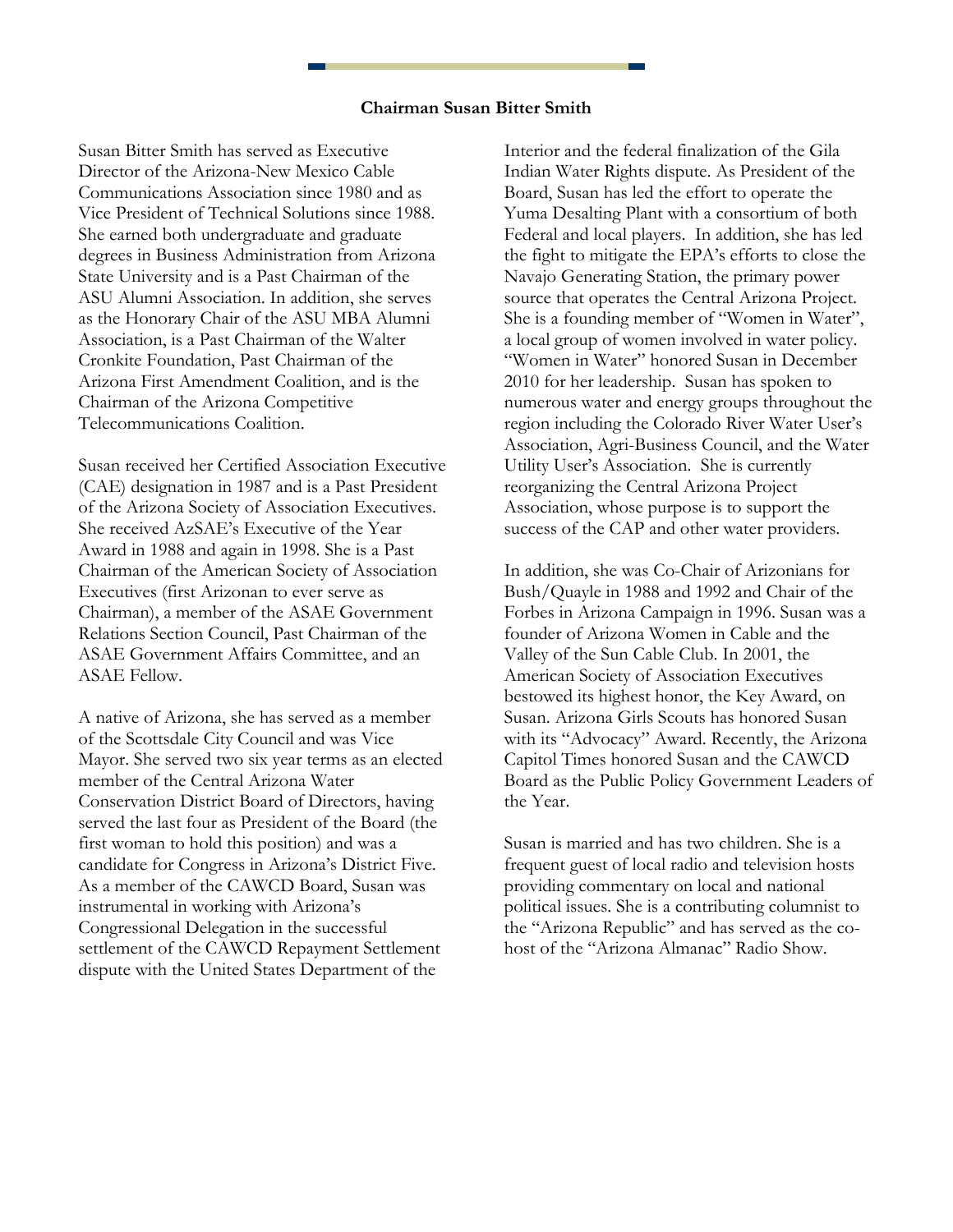#### **Commissioner Bob Stump**

Commissioner Bob Stump was elected to the Arizona Corporation Commission in 2008. He represented District 9 in the Arizona House of Representatives from 2002-2008.

Bob has been deemed one of Arizona's "Best State Representatives" by the *Arizona Capitol Times*, based on a survey of Arizona's government and civic leaders. He has received over a dozen awards in recognition of his efforts to improve Arizonans' health care and protect Arizona's taxpayers – including awards from the Arizona Medical Association ("Walk the Talk" award), the Arizona Healthcare Association ("Legislator of Distinction"), the Alzheimer's Association and the Autism Society of America. The March of Dimes has honored Bob for helping improve the odds for Arizona's babies by working to prevent birth defects. Bob has also been recognized as a "Champion of the Taxpayer" by the Arizona Federation of Taxpayers and an "Eagle for Enterprise" by the Arizona Small Business Association for his work on behalf of smallbusiness owners.

In the Legislature, Bob served as a member of the House Water and Agriculture Committee, where he helped promote sound water management policies for our state. He has a wide range of policy experience, having served as Chairman of the House Health Committee; Co-Chair of the Joint Select Committee to Investigate Operations and Conditions at the Arizona Veterans Home; Vice Chair of the Health and Rules committees; and as a member of the Commerce & Military Affairs, Ways & Means, Financial Institutions &

Insurance, Ethics and Education committees. Bob also helped craft several multi-billion-dollar budgets for our state.

Bob's innovative policy proposals have made front-page news in *USA Today* and serve as model legislation for legislatures throughout the country. He has discussed key legislative initiatives on CNN; "Your World with Neil Cavuto," on the Fox News Channel; National Public Radio; as well as various national and international media. In 2006, Bob was a featured guest on C-SPAN's "Washington Journal," which devoted nearly an hour to discuss his policy ideas with a national audience.

Before seeking public office, Bob worked as a reporter and editor for leading national and local magazines and newspapers in Washington, D.C., and Tucson.

Bob also served as a research associate via the New York-based Manhattan Institute to author and former presidential speechwriter David Frum; as an aide to Fred Barnes and William Kristol; and as a speechwriter for Republican candidates and officeholders in Arizona.

Bob holds degrees from Harvard University, where he studied political philosophy with columnist George F. Will, as well as American religious history, and the University of California at Berkeley, where he studied philosophy and social thought, and from which he graduated with High Honors.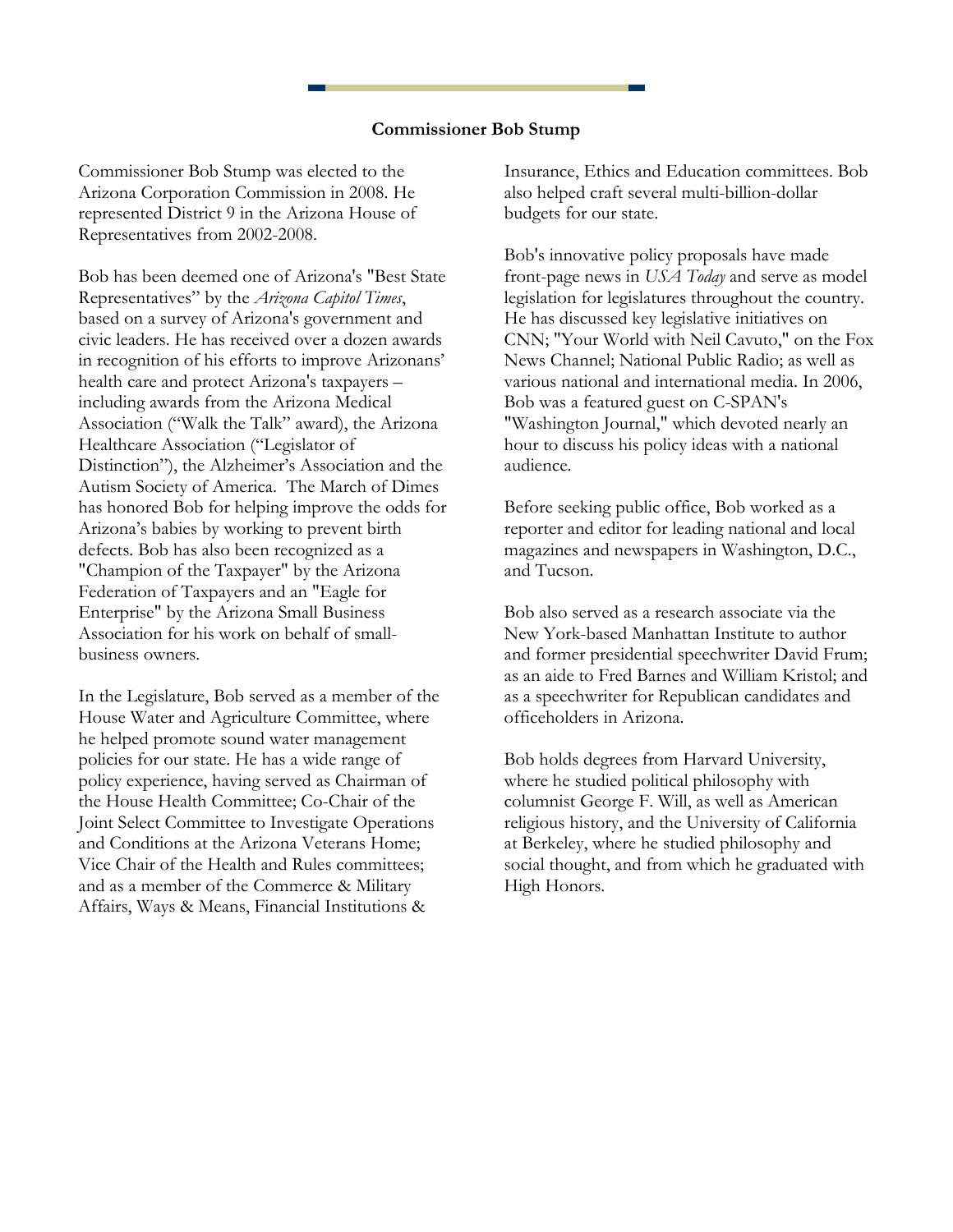#### **Commissioner Bob Burns**

For the past 50 years, Bob Burns has lived in Arizona and played an important role in making Arizona a better place to live, work and play. After serving as an Aviation Electronics Technician in the US Navy, Bob was honorably discharged and in 1962 moved with his wife Gayle to Arizona where he began his career at a division of General Electric which later became part of Honeywell. As a computer programming analyst, Bob was instrumental in writing and installing many computer software systems for plants in the steel, paper, petrochemical, fuel distribution, and electrical generation industries. As a lead programmer, Bob wrote and tested standardized control panel software packages for many power generation facilities.

After retiring from Honeywell, Bob and Gayle became small business owners. They owned and operated several businesses, including five Elementary Preparatory Schools. The combined schools were licensed to care for five hundred students per day. After twenty seven years of operation, they sold their schools and now manage their commercial real estate properties.

In 1989, Bob began his career in public service as an elected State Representative. In the House of Representatives Bob was a distinguished leader. He was Chairman of Appropriations, and served on many committees, including: Health, Judiciary, Ways and Means, Transportation, and Insurance.

In 2001, Bob was elected as a member of the Central Arizona Water Conservation District Board of Directors. The Board is responsible for overseeing the management of the Central Arizona Project, a 336-mile long system of aqueducts, tunnels, pumping plants and pipelines, and is the largest single resource of renewable water supplies in the state of Arizona. It is also the largest user of electrical power in Arizona.

In 2003, Bob was elected to the Arizona State Senate, where he again distinguished himself as an outstanding leader. Bob served as Chairman of Appropriations, and on a number of committees, including Rules, and Finance.

In 2009, Bob was elected as President of the Arizona Senate, and served as such until 2010. During the twenty years that Bob served in the Legislature, he was Chairman of the Appropriations Committee for fourteen years.

While serving in the Legislature, Bob Burns received many recognitions and awards, including:

- "Watchdog Award". An award given by the Arizona Tax Research Association to legislators who fight for the taxpayer and target wasteful spending in government.
- "Legislator of the Year". An award given by the American Legislative Exchange Council to state legislators who have distinguished themselves by taking a leadership role in advancing, introducing, and/or enacting policies based on principles of free markets, limited government, and individual liberty.
- "Senator of the Year". Awarded by the Arizona Chamber of Commerce.
- "Champion of the Taxpayer". Awarded by Americans for Prosperity.
- "Nations Renewable Energy Leader". Business Facilities Magazine.
- Autism Society of America "dedication and leadership at the Arizona Legislature".

Bob's public and community service extends beyond his substantial time in the Legislature. As an active member of the community, Bob has served on the Board of Directors for Friends of the West Valley Recreation Corridor, is a member of Arizona Town Hall, and is a member of the Glendale Kachina Rotary Club.

Bob Burns was born and raised in Rolfe, Iowa. He and Gayle have been married for 52 years, and have two sons and five grandchildren.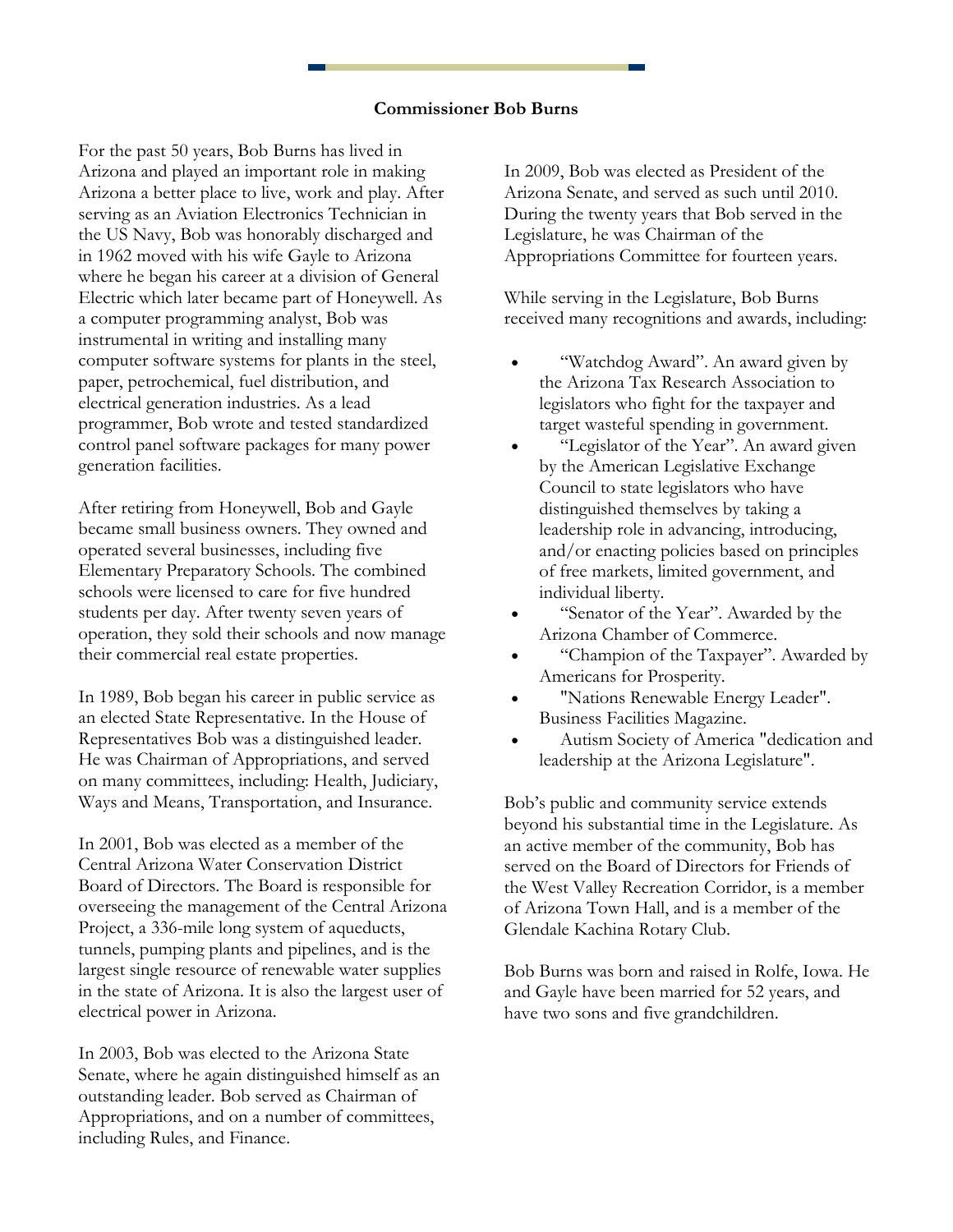## **Commissioner Tom Forese**

Commissioner Tom Forese has a distinguished record of accomplishment at the Arizona legislature. Commissioner Forese was Chairman of the House Commerce Committee which plays a crucial role in economic development and job creation. He also serves on the critically important House Appropriations Committee.

Commissioner Forese has been actively involved as an executive in both business and educational organizations. This experience has prepared him well for the highly technical and demanding responsibility of a Corporation Commissioner. He knows what it takes to create jobs, and understands the importance of low energy rates, as they are essential to economic growth and the creation of quality jobs.

Commissioner Forese is a devoted husband and father. He and his wife Casey are the parents of four children and live in the southeast valley. Commissioner Forese is committed to making certain that Arizona has a bright and prosperous future for all of our residents.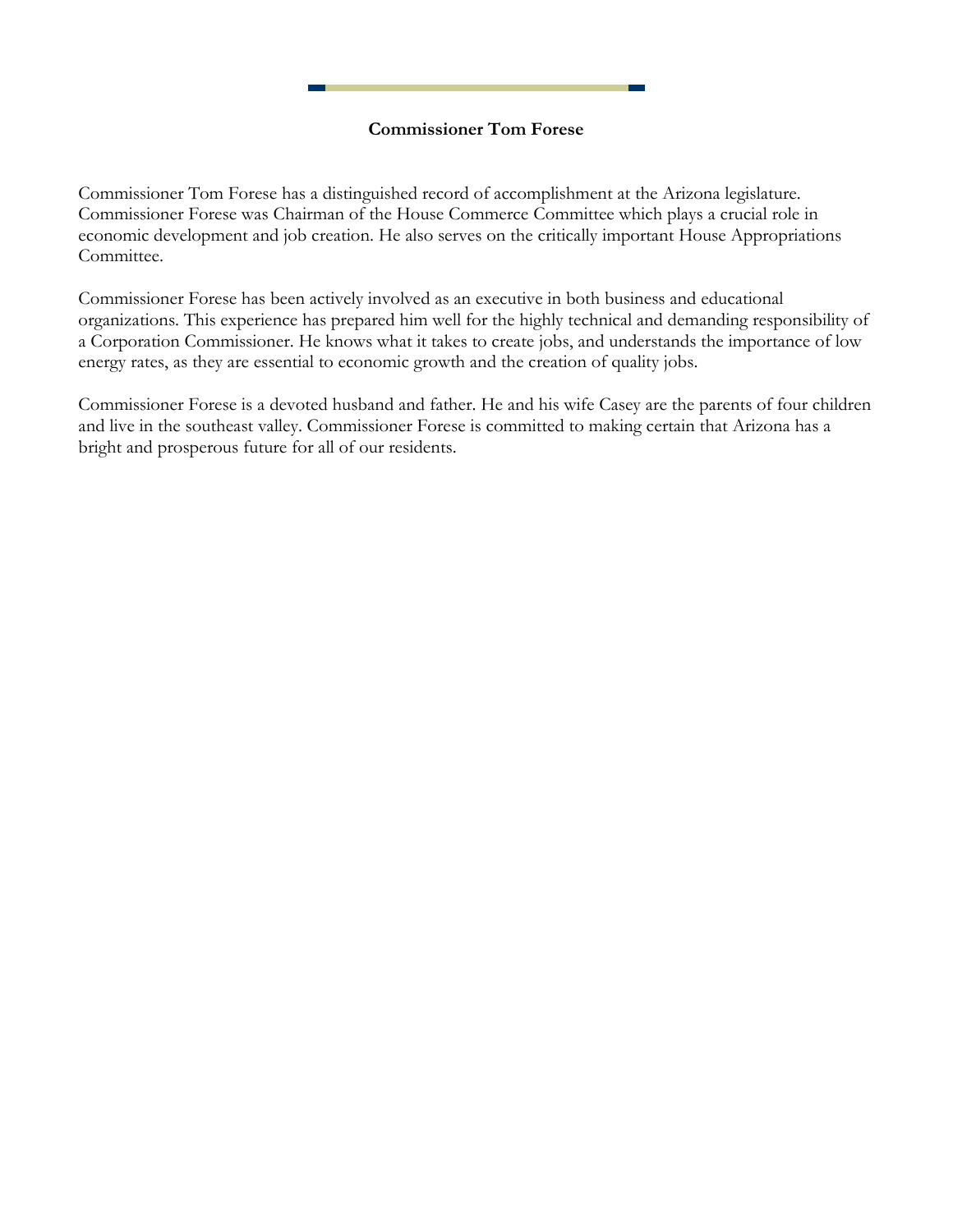#### **Commissioner Doug Little**

Commissioner Doug Little was elected to the Arizona Corporation Commission (ACC) in November 2014 and sworn into office on January 5, 2015.

Prior to his election, Little spent more than three decades in the computer software industry. Throughout his career, he was engaged with companies that delivered cutting-edge solution and major innovations in project management, database, software development and web-based technologies.

His resume includes executive and sales management positions at Oracle, Borland, and Micro Focus International. As Vice President of North America Direct Sales at Micro Focus, Little successfully managed a national direct sales team of over forty people and was responsible for negotiating multi-million dollar license agreements with dozens of Fortune 100 companies including Wal-Mart, State Farm Insurance, and CVS Pharmacies.

Earlier in his software career, Little spent nearly fifteen years working on large-scale projects with construction, energy, and telecommunication companies including Bechtel Power, Fluor Corporation, AT&T, Chevron, Southern California Edison, and PG&E.

As an Arizona Corporation Commissioner, he is responsible for making multi-million dollar regulatory decisions impacting energy, water, and telecommunications utilities in Arizona. He has proven skills in strategic and financial planning, and in weighing important legal, regulatory, economic, and political considerations that shape energy and water policy in Arizona.

Commissioner Little maintains solid relationships with state and federal utility regulators, utility industry leaders and consumer representatives by

his active participation in the National Association of Regulatory Utility Commissioners (NARUC), where he is highly respected for his industry knowledge, principled decision-making, and personal integrity.

He is also a member of the NARUC Electricity Committee, the Critical Infrastructure Subcommittee, and was appointed by NARUC President Lisa Edgar to serve on the Task Force on Telecommunications Act Modernization. Additionally he represents the ACC on the Western Energy Imbalance Market Body of State Regulators and he is an active participant in the Western Interconnection Regional Advisory Board. Little is also a member of the Harvard Electricity Policy Group and the Critical Consumer Issues Forum.

As a strong supporter of a diverse energy portfolio, Little has long advocated for the inclusion of more renewable energy resources, like wind and solar, balanced with traditional generation technologies like natural gas, nuclear, and clean coal. He is also a strong advocate for the adoption of new technologies like energy storage, as well as energy efficiency, and energy conservation programs.

Commissioner Little is a strong consumer advocate who has worked to develop more effective operations resulting in lower prices and more efficient methods of delivering gas, water, and electricity. He is committed to maintaining Arizona's national leadership in emerging power generation technologies and works to implement cost effective energy and water policies that encourage economic development while providing clean, safe, reliable, and affordable utility services for all Arizonans.

Doug, his wife, Linda, and his daughter, Micaela, live in the northeast valley and have been residents and ratepayers in Arizona for over 17 years.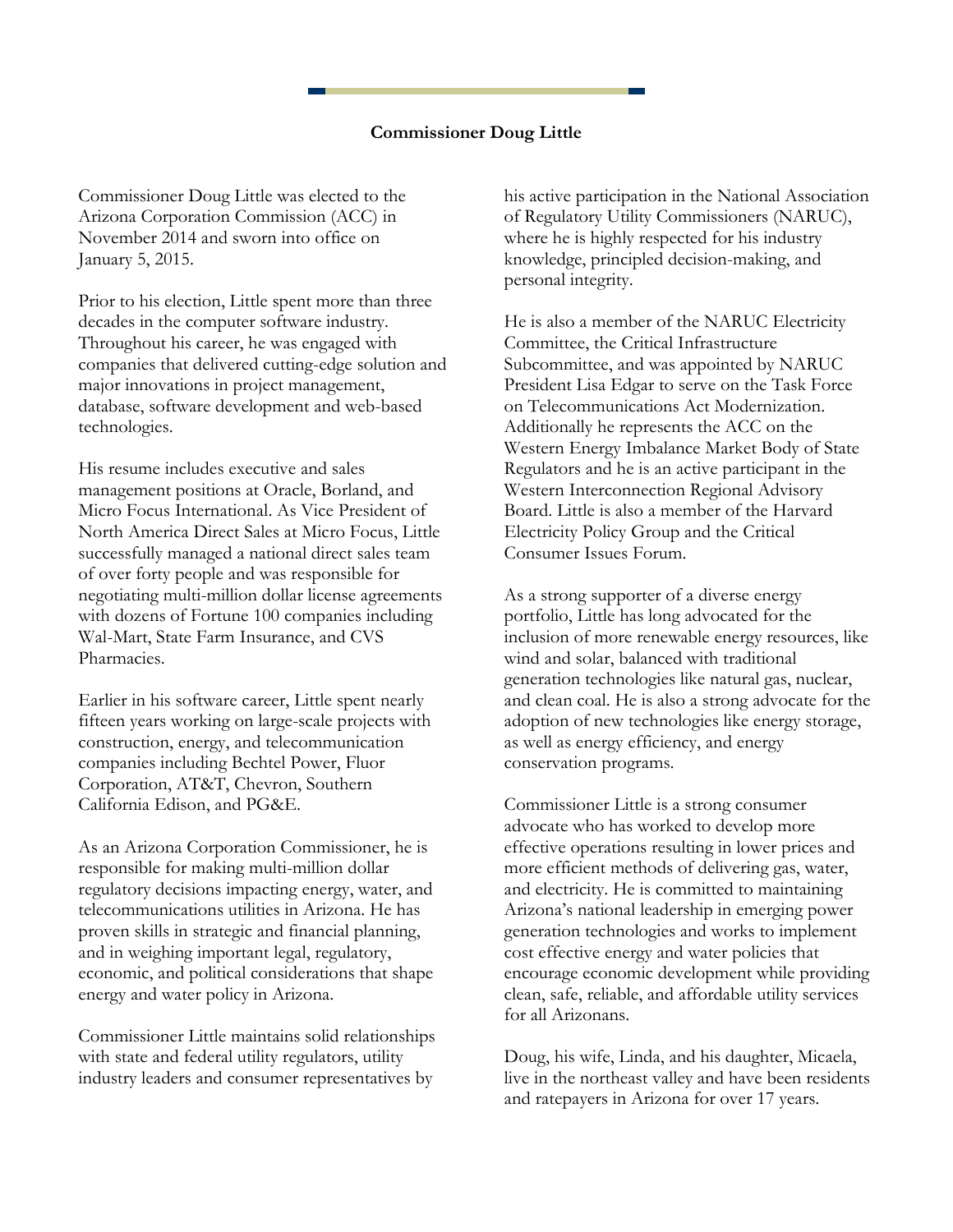#### **Commissioner Gary Pierce**

Commissioner Gary Pierce was born in Illinois and raised in Mesa, Arizona. He graduated from Mesa High School. A track scholarship took him to Mesa Community College then transferring to Arizona State University, he graduated in 1974 with a Bachelor's Degree in Education.

Pierce taught at Mesa's Taft Elementary School with a career in the automobile business following his teaching experience. After managing dealerships for four years in Sierra Vista, he moved to Yuma and became a Honda and Nissan dealer. Pierce also owned a Shell Gas Station and Budget Rent-A-Car franchise. Upon selling his businesses, he was twice elected to the Yuma County Board of Supervisors. The Pierce family moved back to Mesa 1998.

Pierce served in the Arizona House of Representatives for District 19 (North/East Mesa) from 2001 thru 2006. In 2005 and 2006 he served as Majority Whip. He served on a number of legislative committees including Environment; Natural Resources and Agriculture; and as Chairman of Transportation. He previously

served on the Arizona Housing Commission, the Maricopa County Planning and Zoning Commission and the Maricopa County Department of Transportation Advisory Board.

In January of 2004, Representative Pierce sponsored HB2456, which authorized Maricopa County to call an election for a twenty year extension of the half-cent sales tax to fund transportation. The Regional Transportation Plan was placed on the November ballot, as Proposition 400. That measure passed, ensuring the resources to continue construction of our freeways with the goal to build a complete transportation system in Maricopa County.

Pierce has been married to Sherry, a Mesa native, for 34 years and they have four sons, three daughters-in-law and four grandchildren.

Pierce served as an Assistant Scoutmaster with his son's Boy Scouts of America troop and all four of his sons are Eagle Scouts.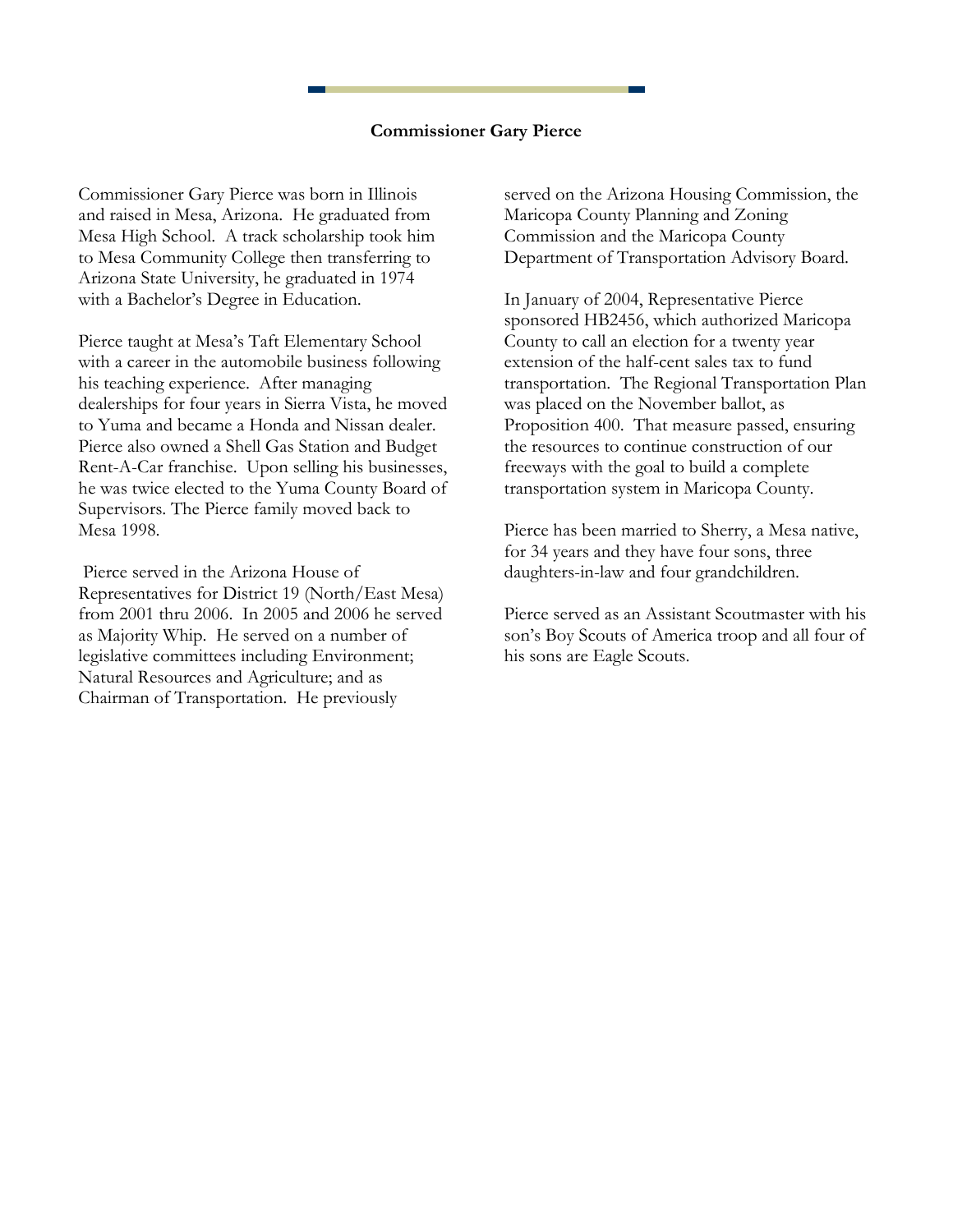#### **Commissioner Brenda Burns**

Raised in a military family, Brenda Burns lived many places while growing up. In 1969 she moved to Arizona and made it her home. As an owner/manager of a family business, Brenda learned firsthand the impact which laws, rules and regulations can have on a small business' ability to succeed and create jobs.

Brenda Burns' business experience was invaluable when she began her long history of representing Arizonans. She first served in the Arizona House of Representatives from 1987 to 1995. In 1993, Republican House members elected Brenda to the position of Majority Leader, making her the first woman to hold the position in Arizona.

Brenda served eight years in the Arizona State Senate. In 1997, she became the first woman to hold the position of Arizona Senate President. As Senate President, Brenda was instrumental in the formation and passage of the State's \$6 billion dollar budget and reduced the Senate's multimillion dollar budget by over eight percent.

A champion of taxpayers, she led successful efforts to reduce and keep taxes low for both individuals and business. Brenda's persistent emphasis on protecting Arizona citizens from high taxes, high regulatory costs and excessive spending led to her recognition by the U.S. Small Business Administration as "a leader in regulatory reform".

Throughout her political career Brenda Burns worked with leaders throughout the United States. As an active member of the American Legislative Exchange Council, she served on its board for nine years, becoming ALEC's national Chairman in 1999. There she worked with other national leaders on many issues, with a strong focus on States' Rights.

Brenda lives in Scottsdale and is a licensed real estate agent. She is married to Bob Isbell. They have a combined family of six adult children and ten grandchildren.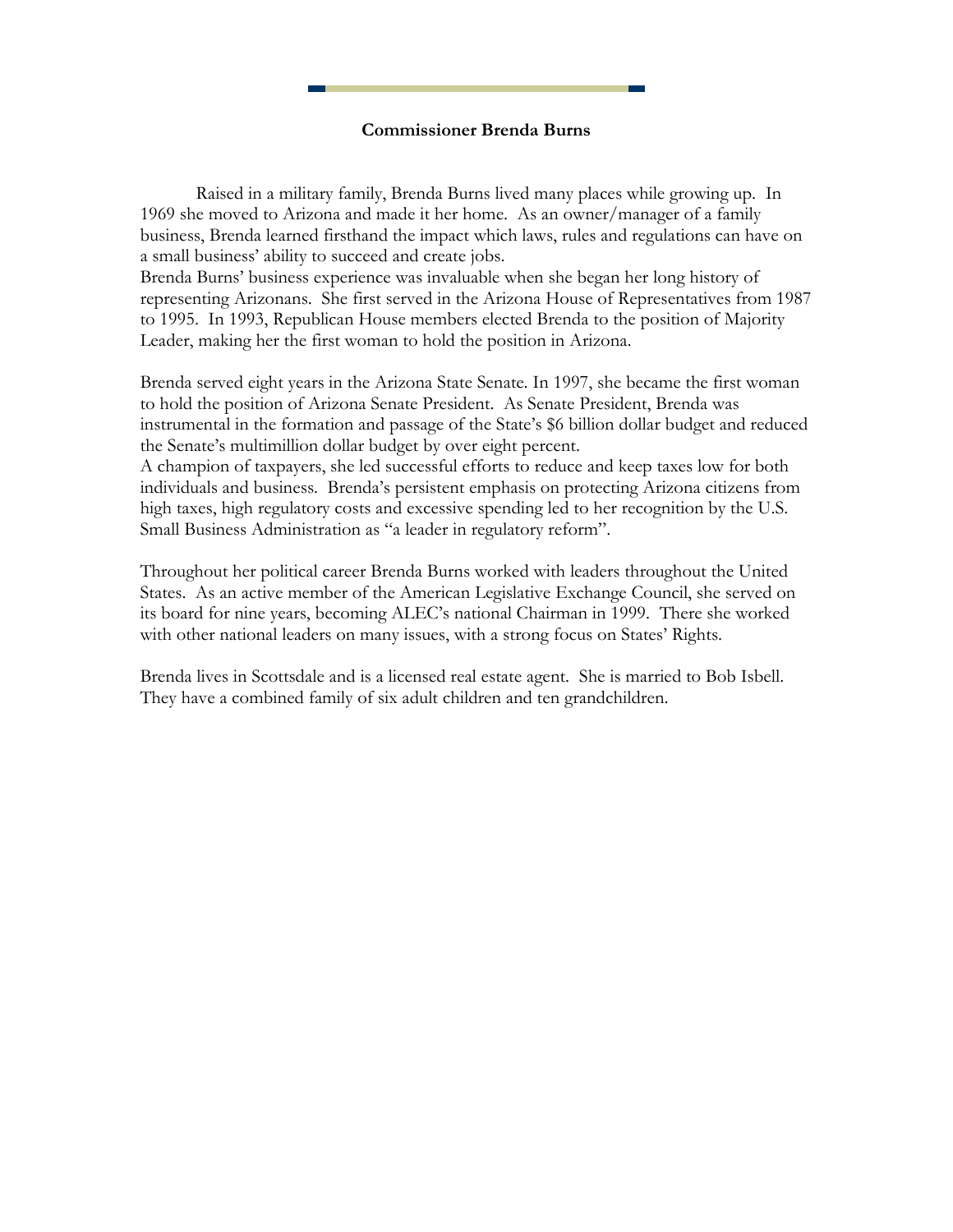

# **Executive Director**

# **Jodi Jerich**

Jodi Jerich began her service at the Commission in January 2013. Previously, she served for over four years as Director of the Arizona Residential Utility Consumer Office (RUCO), an agency charged with representing the interests of residential utility ratepayers in cases before the Commission.

Prior to being appointed by Governor Brewer to head up RUCO, she served as Chief of Staff of the Arizona House of Representatives. From 2004-2008, she managed House operations and its \$12 million annual budget. Jerich authorized payment of House expenditures and payroll and worked with the Speaker of the House to create a budget surplus, supervised the House's 175 employees and independent contractors including partisan and nonpartisan staff, as well as the Chief Clerk's Office and administrative personnel.

Jerich also has prior direct experience with the Arizona Corporation Commission, having served as Policy Advisor to former Commissioner Mike Gleason from 2002-2004. In this position, she became familiar with the utilities regulated by the Commission and developed a broad background in utilities regulation and energy policy.

Jerich serves on the Arizona State Governing Committee for Tax Deferred Annuities and Deferred Compensation Plan that manages approximately \$1 billion of assets for state employees' supplemental defined contribution retirement plans.

In 2013, Jerich was named as one of "The 50 Most Influential Women in Arizona Business," and also an "Arizona Business Leader" in Energy by Arizona Business Magazine.

She is a Phi Beta Kappa graduate of Indiana University, a graduate of the Indiana University Maurer School of Law, and a member of the Arizona bar.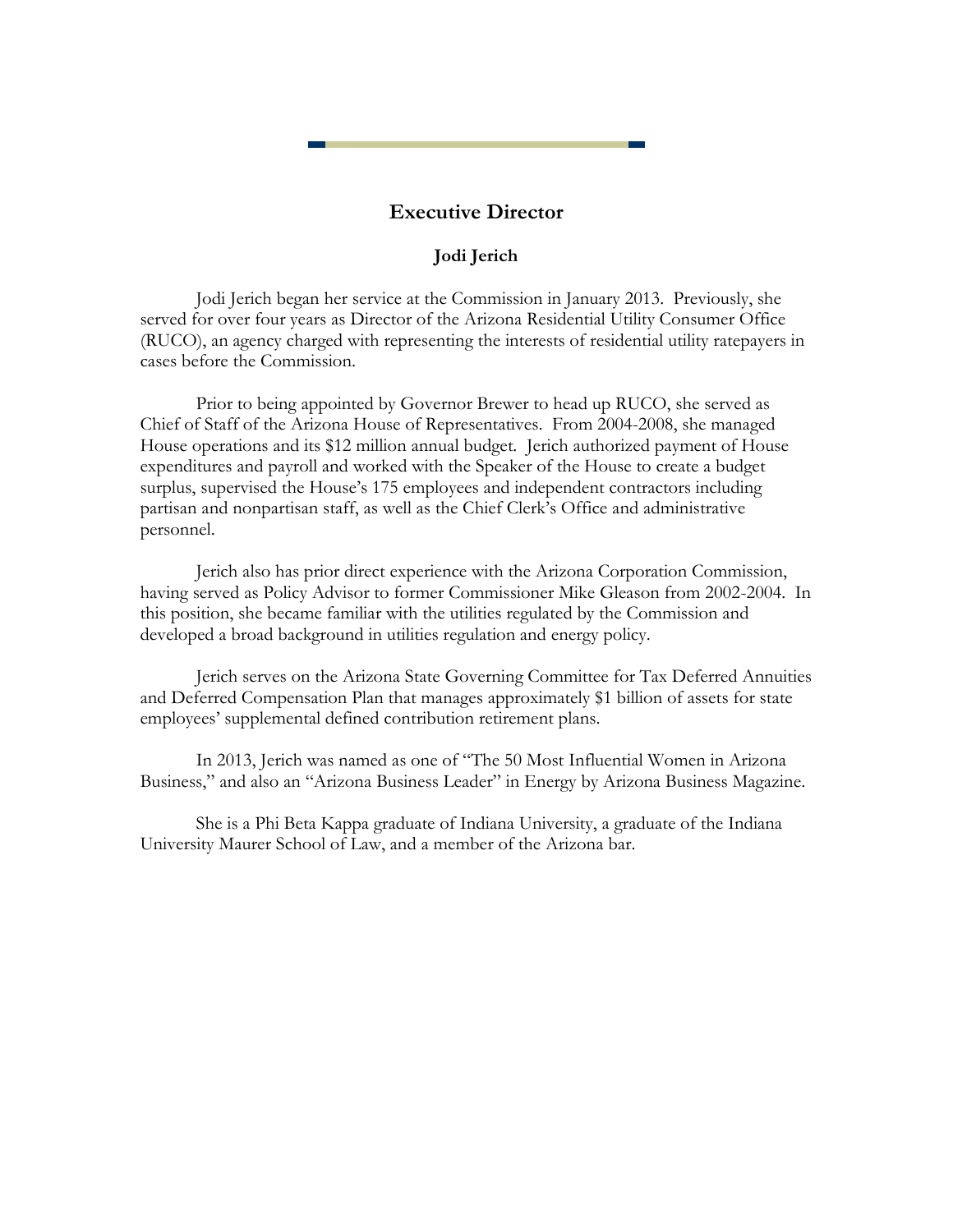# **Administration Division**

The Administration Division is composed of the elected Commissioners and their staffs, the Executive Director's office and the Administrative Services offices that provide the fiscal and administrative services to support all divisions of the Corporation Commission. The Administrative Services Division Director oversees both the administrative and fiscal functions.

The Executive Director's staff performs many administrative functions in conjunction with the Division. These include: overseeing the Divisions, preparing the open meeting agendas, keeping records of all proceedings of the Commission and coordinating civic activities and projects of benefit to the Commission.

## **Open Meetings & Other Proceedings**

The Commission meets in several types of forums. In all instances, the Arizona Open Meeting Law, the Commission's ex-parte rule on unauthorized communications, and the Arizona Administrative Procedures Act govern the activities of the Commission.

The Commission conducts formal hearings on contested matters such as rate requests, complaints and securities violations. Evidence is collected at hearings but no vote is taken. All decisions of the Commission are made in open meetings. Open meetings are conducted after the agenda of the meeting has been made available to the public. In some limited instances, such as legal matters and personnel matters, the Commission may meet in executive session.

Hearings, open meetings, and executive sessions, while administrative in nature, are very formal in process. Comments may be received from the public, interested parties and the staff of the Commission during Open Meetings.

In addition, the Commission has staff meetings, run by the Commissioners, which are posted as Open Meetings. These meetings serve as a forum to exchange information and obtain administrative guidance and policy direction from the Commissioners. The Commission also conducts workshops in which issues are discussed. No votes are taken or decisions made at the workshops.

## **Legislative Activities**

The Arizona Legislature enacts new laws every year that impact the Commission and the people it serves. Laws affecting regulated entities, consumers of regulated services and corporations doing business in Arizona must be monitored and, in some cases, implemented by the Commission.

Because of the Commission's broad ranging authority, the Legislative Liaison coordinates all of the Commission's legislative activities in conjunction with each division.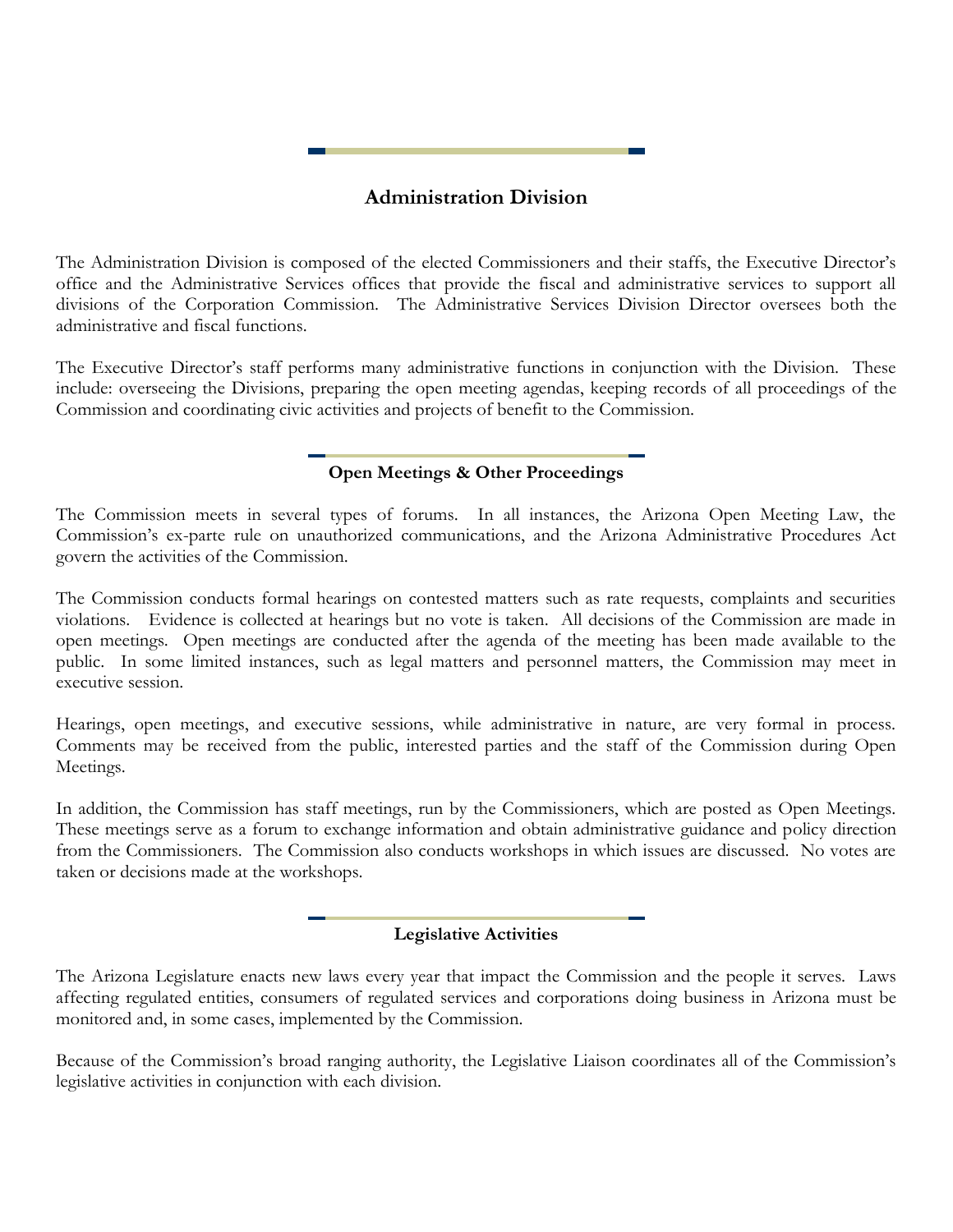Additionally, the Legislative Liaison interacts with the Office of the Governor and the Legislature on Commission funding issues, including the review of our biennial budget requests and any subsequent executive or legislative recommendations.

## **Civic Activities**

Commission employees have often been recognized for their personal efforts and contributions to fulfill civic needs.

During FY 2014-15, the Commissioners and employees together:

• Commission employees contributed through individual donations and pledges to the State Employees Charitable Campaign, which supports local, national, and worldwide charities providing direct and primary health and human services or those engaged in environmental or historical preservation or conservation.

• Commission employees volunteer time to non-profit groups, conduct employment outreach to underrepresented groups, host food drives, donate blood in specially arranged blood drives held at the Commission's facilities; and

• Fully support and actively participate in environmental improvement activities through Capitol Rideshare (car pools, telework, public transit) and recycling of paper, plastic, and aluminum cans.

#### **Administrative Services**

The Administrative Services Division is responsible for providing all accounting, payroll, purchasing and personnel support for the Commission as well as budget preparation. The Commission's budget is developed and submitted in coordination with the Executive Director and the Directors of the divisions within the Commission. Fiscal information related to the budget and expenditures is included in Appendix A.

The Administrative Services Division is also the Commission's main point of contact with other state agencies involving business activities such as purchasing, budgeting and processing revenue.

The Administrative Services Division processes funds received by all Commission Divisions, but primarily from fees paid to the Corporations and Securities Divisions for corporate filings, securities dealer, and salesperson or agent registrations. During FY 2014-15 the Administrative Services Division received and processed over \$60 million in revenue to the State Treasurer.

Penalties and fines for violations of the Securities Act or utility regulations are required to be deposited in the General Fund and do not remain within the control of the agency.

In addition to revenue deposits, the Administrative Services Division issued 1,057 RFP's; 1,750 claims; received and entered 473 items into inventory; and serviced 264 employees through personnel actions, recruitments, and payroll transactions.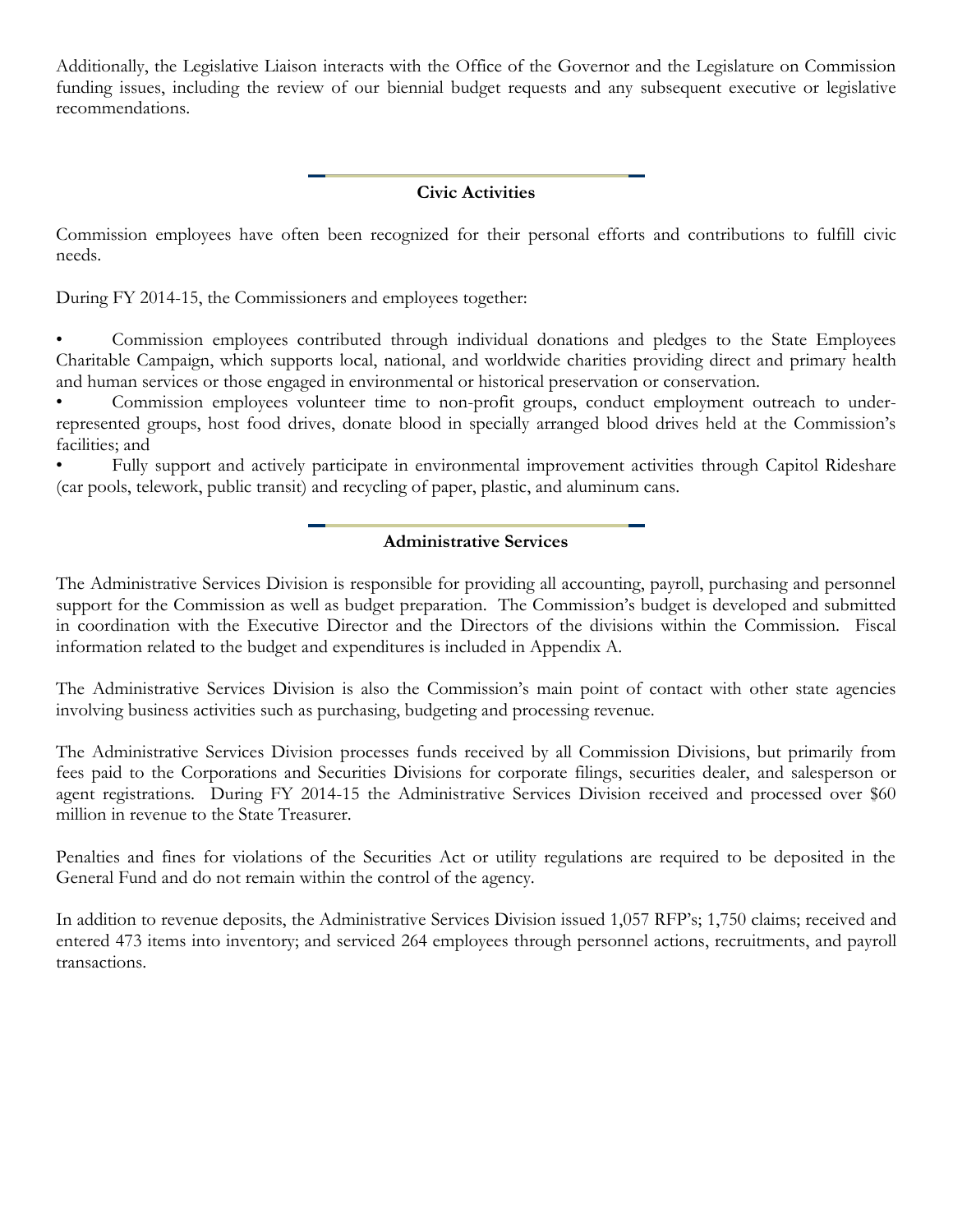# **Media Services Division**

# **Ron Bellus Director**

*Mission: To produce and broadcast all meetings and hearings of the Commission for public viewing and for archiving. To produce video tutorials and short educational segments on the many varied duties of the Commission. To develop and maintain the Commission's website.*

The Broadcast Services Division was created in August 2013 with a staff of two, quickly adding a Web Content Manager and Broadcast Producer. In order to improve the availability and quality of Open Meeting broadcasts, the Division made video and audio upgrades to the hearing room and re-arranged its five cameras to allow better viewing angles.

Other improvements made to the Commission's broadcasting capabilities were an expansion of the Broadcast control room with new equipment added. The audio system in the Commissioners' conference room was upgraded. The Division also implemented a local archival storage system in order to maintain video recordings as public records.

In an effort to provide greater public access to Commission proceedings, the Division upgraded the hearing room used in Tucson to install broadcast capability. Previously, video of Tucson hearings and Open Meetings were not available as streaming video.

In the fall of 2014 Broadcast Services added a new position, Broadcast Tech I, and hired Steve Rosendahl to fill it. Steve serves under the direction of Dan Pasula, Broadcast Manager, and works closely with Mike Valladao, Senior Broadcast Tech. Steve's primary responsibility is to work with Mike to produce the Open Meetings and Hearings and archive them. He also is responsible for maintaining the audio and video equipment to ensure their proper functioning.

Hearing Room Two received an upgrade in audio and video, bringing it up-to-date and compatible with Phoenix Hearing Room One; final upgrades to be completed 2015-2016.

In addition to Open Meetings, Special Open Meetings, Hearings, and Workshops, the Division began the production of a video series on entrepreneurship with Commission Tom Forese, to be completed in 2015-2016.

The "Invitation" video for the Western Conference was updated to reflect the hosting by the Arizona Corporation Commission at the Arizona Biltmore in Phoenix.

Other videos produced included the New Commissioners Orientation, the ROSE Committee recognition awards and other ROSE-sponsored functions, Commissioner Forese's informational video (replacing Commissioner Brenda Burns' video), EEOC/ADA training video, Active Shooter training video, SEC promotional video, the Lyn Farmer retirement video, and we began the production of the Steve Olea retirement video (finished 2015-2016).

Julius Santos, Web Content Manager continued the ongoing upgrading of the website and its content including replacing the outgoing webpages for the commissioners with the incoming.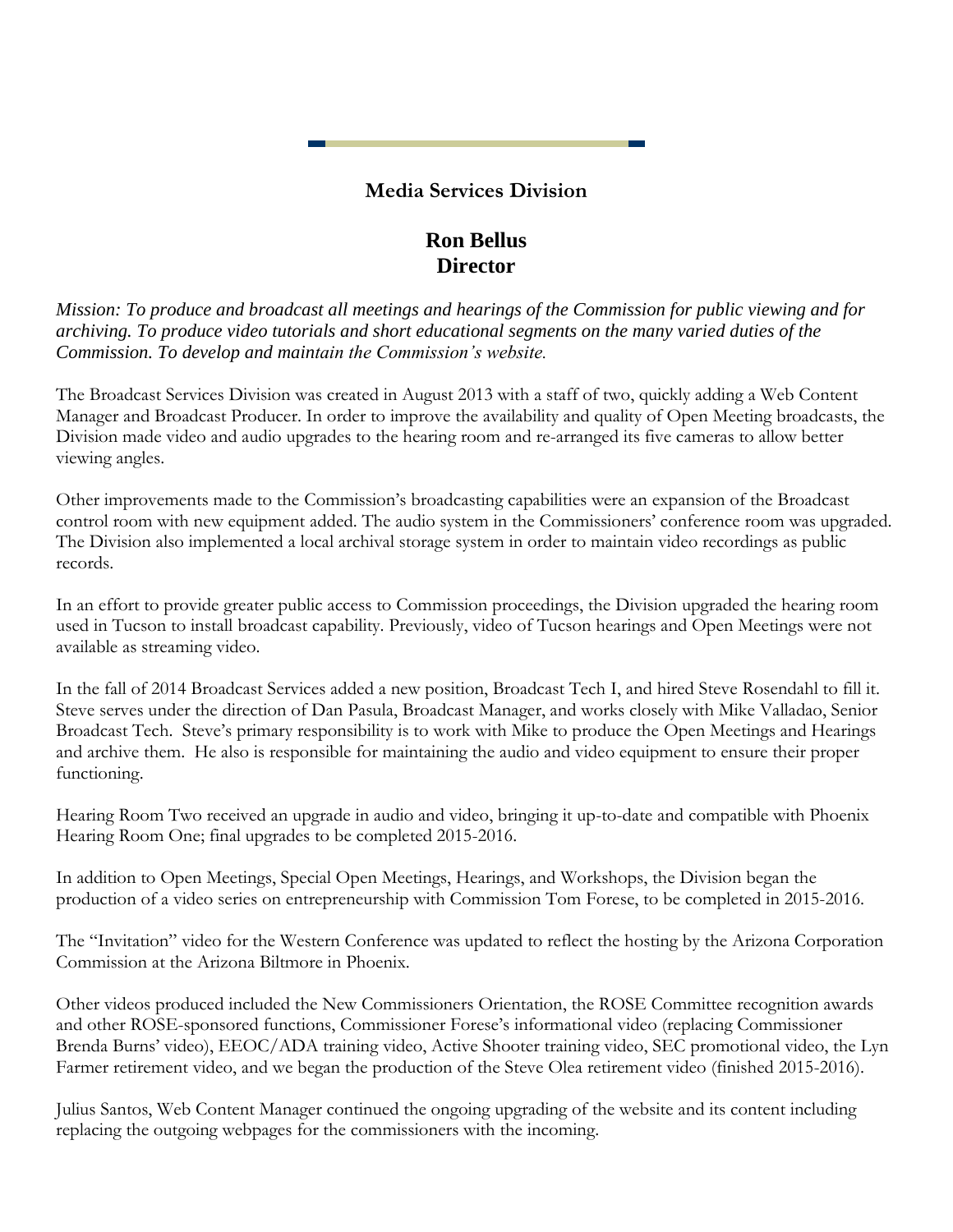# **Corporations Division**

# **Patricia L. Barfield Director**

**Mission:** *To grant corporate or limited liability company status to entities organizing under the laws of Arizona; to approve applications from foreign corporations and limited liability companies to conduct business in this state; and to maintain corporate and limited liability company records for the benefit of public record and service of process.*

The Corporations Division approves the filing of all articles of incorporation for Arizona corporations, all articles of organization for Arizona limited liability companies (LLCs), grants authority to foreign corporations and LLCs to transact business in this state, propounds interrogatories when necessary, and may administratively dissolve corporations and LLCs that do not comply with specific provisions of Arizona law.

The Division collects from every corporation an annual report, which reflects its current status and business, and maintains this information in a format conducive to public access, responds to public questions concerning Arizona corporation and LLC documents, and responds to the needs of the business sector by disseminating information to them in the most expedient manner possible.

Any significant changes to Articles of Incorporation (corporations) or Articles of Organization (LLCs) in the form of amendments, mergers, consolidations, dissolutions or withdrawals are also filed with the Division. All filings are public record and are available for inspection. Copies of documents may be obtained for a nominal fee.

The Corporations Division has limited investigatory powers and no regulatory authority. Arizona corporations and LLCs, however, may be administratively dissolved if certain statutory requirements are not met. Likewise, the authority of foreign (non-Arizona) corporations or LLCs to transact business in Arizona may be revoked.

The Corporations Division is comprised of five sections (Corporate Filings, Call Center, Records, Annual Reports, Initial Processing), with each Section designed to perform specific functions. The Division also has a Tucson Office to serve the residents of Southern Arizona.

# **Overview of Activity**

As of June 30, 2015, there were a total of 851,844 corporations and LLCs transacting business in the State of Arizona.

| Total Phone Calls Handled113,190 |  |
|----------------------------------|--|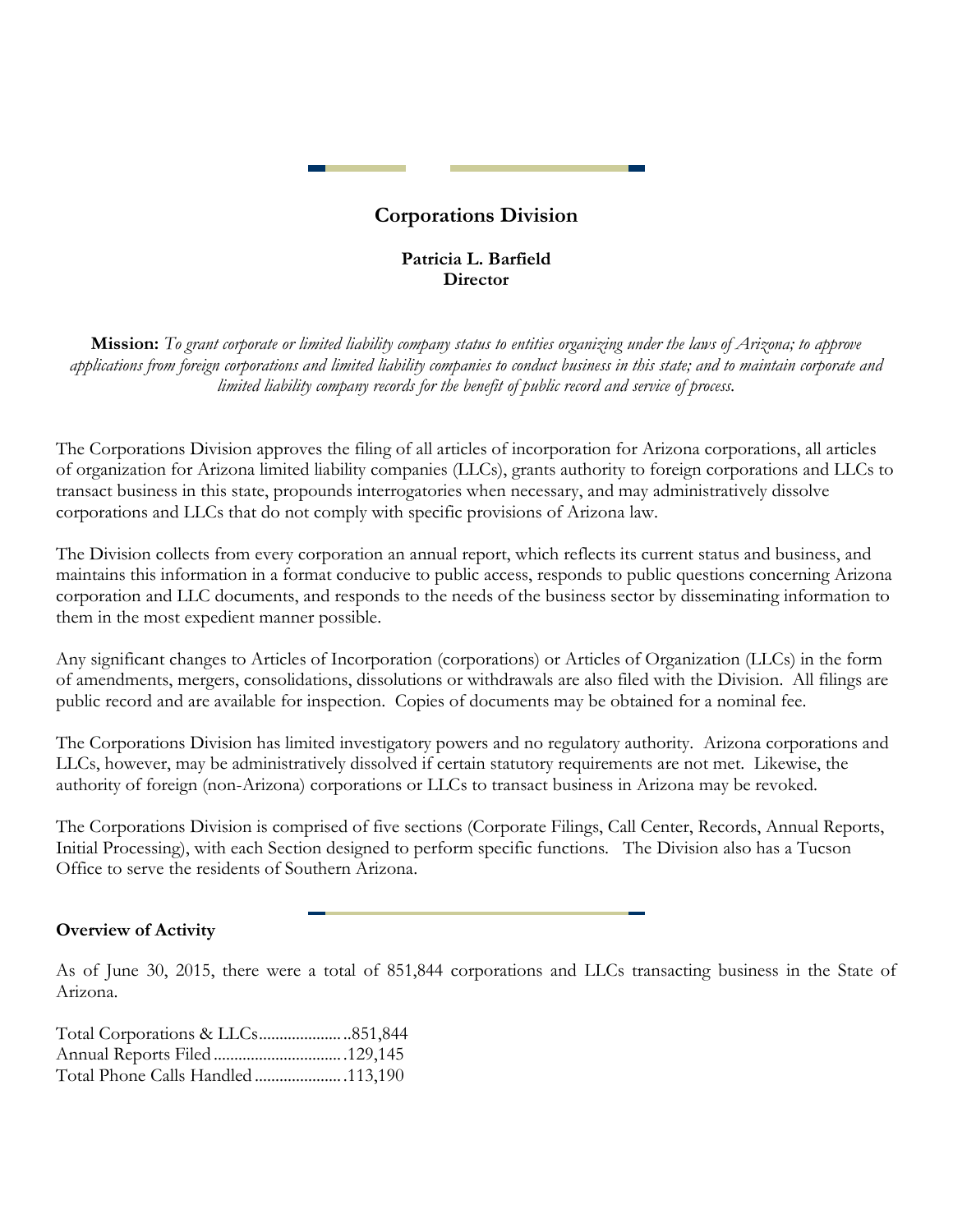## **Corporate Filings Section**

Some of the key documents processed by the Section during FY 2014-15 were as follows:

| Domestic Articles of                           |  |
|------------------------------------------------|--|
|                                                |  |
|                                                |  |
|                                                |  |
|                                                |  |
|                                                |  |
| Domestic Articles of Organization (LLCs)47,372 |  |
| Foreign applications for LLCs3,449             |  |
|                                                |  |
|                                                |  |
|                                                |  |

## **Call Center Section**

Call Center employees handle the vast majority of telephone inquiries regarding corporate filings. The staff researches rejected filings, assists online filers, and responds to other general filing questions.

| Total Phone Calls Handled113,190 |  |
|----------------------------------|--|

## **Annual Reports Section**

| The documents processed by the Annual Reports Section during FY 2014-15 were as follows: |
|------------------------------------------------------------------------------------------|
|                                                                                          |
| E-submitted Annual Reports106,654                                                        |
| Total Reinstatements5,888                                                                |
|                                                                                          |
|                                                                                          |
| Certificates of Administrative Dissolution                                               |
|                                                                                          |
|                                                                                          |

## **Records Section**

The Records Section processed 42,744 records orders received by mail, fax, and over the counter during FY 2014- 15. The Commission acts as an agent for Arizona corporations and LLCs whenever either entity does not maintain a statutory agent or when the agent cannot be located. In these instances, service of process directed to the entity is accepted by the Records Section on behalf of the corporation or LLC. The Records Section accepted service 3,327 times during FY 2014-15.

**Initial Processing Section**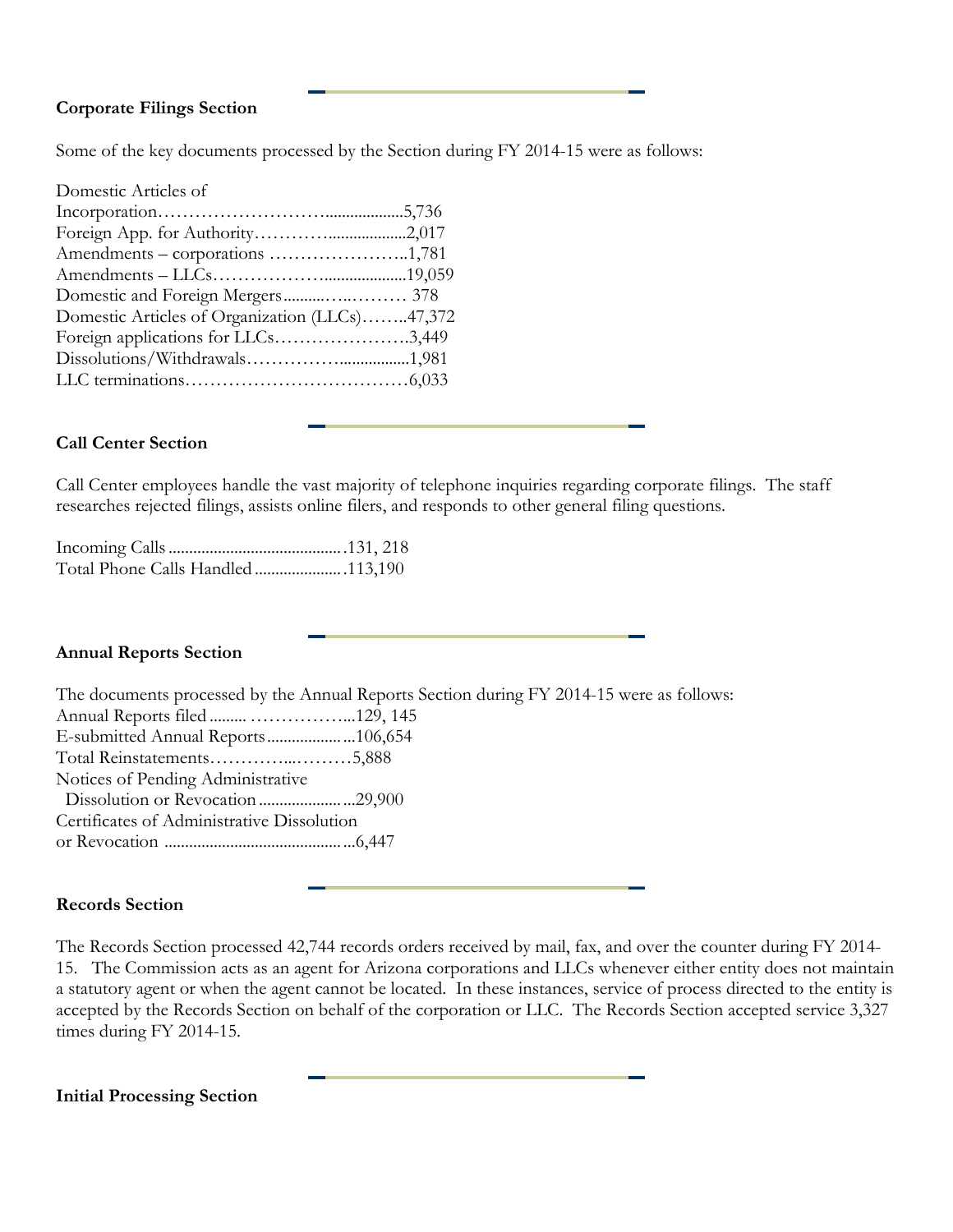This Section is the beginning point of processing and examination for nearly all documents received by the Division, including Annual Reports, Amendments, Articles of Incorporation, Articles of Organization, Name Reservations, Changes, Applications for Authority to Transact Business and Applications for Authority to Conduct Affairs. The Initial Processing Section processes filing fee payments, bar codes and stamps the document, and enters information into a computerized tracking system (STARPAS). The Section then scans the documents into the Division's imaging system for subsequent review by examiners in the Annual Reports and Corporate Filing sections. The Section also prepares documents to be microfilmed.

The following payments and documents were processed by the Initial Processing Section during FY 2014-15:

Payments processed ................................. .108,231 Documents Scanned .......................…….204,126

**Hearing Division**

**Dwight D. Nodes Chief Administrative Law Judge**

**Mission:** *To conduct hearings/arbitrations, analyze the evidence and draft recommended decisions for the Commissioners' consideration and approval.*

The Hearing Division exercises the Commission's authority to hold public hearings and arbitrations on matters involving the regulation of public service corporations, the sale of securities, the registration of non-municipal corporations, and the oversight of railroad crossings and pipeline safety. Under the direction of the presiding Administrative Law Judge (ALJ), proceedings are conducted on a formal basis through the taking of sworn testimony, the cross-examination of witnesses, the admission of documentary and other physical evidence, and the submission of oral arguments or post-hearing briefs.

Evidentiary and procedural rulings are made by the presiding ALJ. Rate and Certificate of Convenience and Necessity (CC&N) applications are processed under the procedural schedule established by the ALJs, in order to ensure that recommended Opinion and Orders are issued in a timely manner within the framework of the Commission's "time clock" rules.

During FY 2014-15, the Hearing Division's ALJs conducted 193 public hearings/arbitrations, procedural and prehearing conferences, encompassing a total of 386 days.

Based upon the record evidence presented at public hearings, or filings made in non-hearing matters, the presiding ALJ prepares a recommended order, which sets forth the pertinent facts, discusses applicable law, and proposes a resolution of the case for the Commissioners' consideration. The Commission regularly holds Open Meetings to deliberate and vote upon the recommended orders.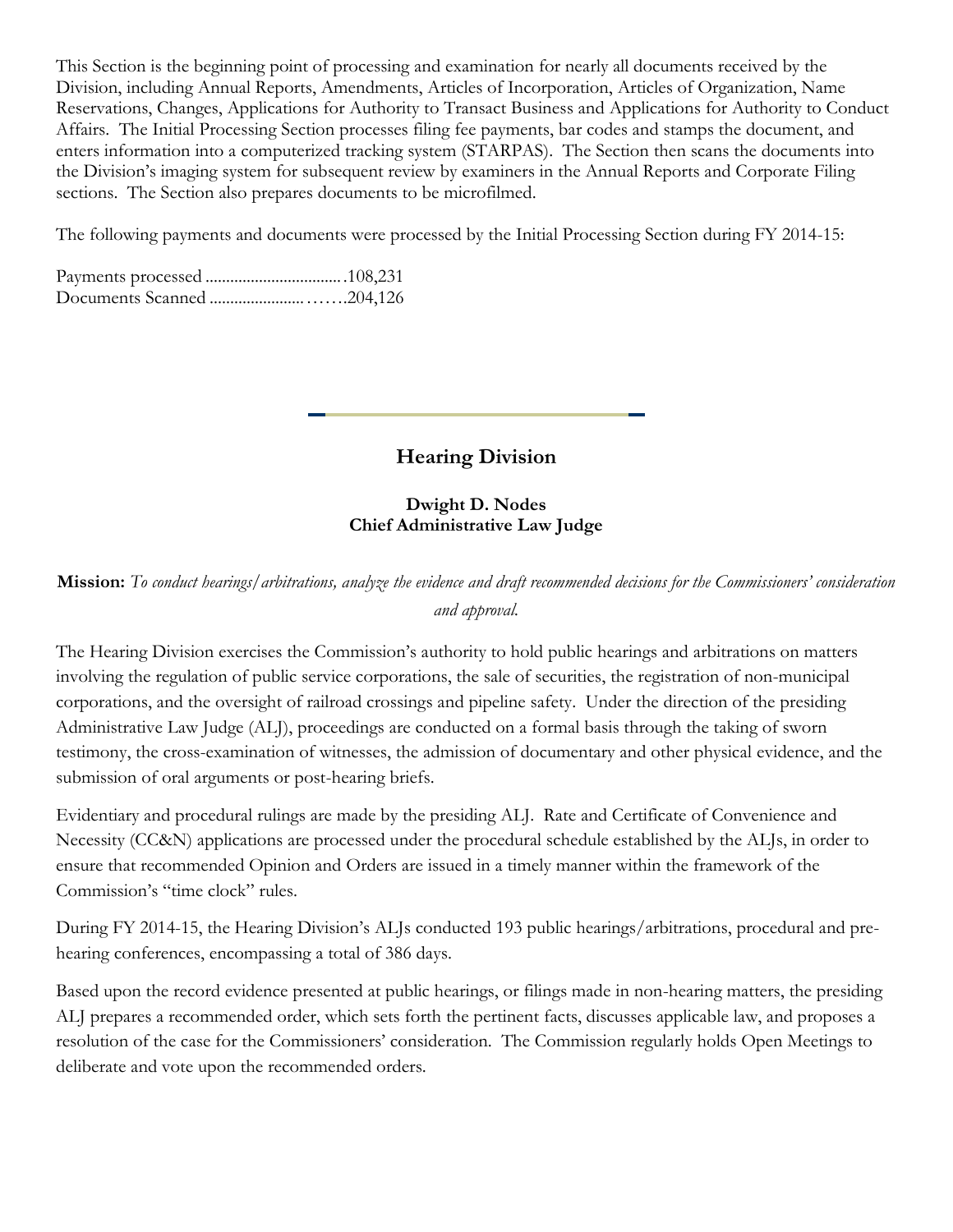During FY 2014-15, the Hearing Division prepared a total of 124 recommended orders, 72 for cases involving a hearing and 52 for non-hearing matters. These recommended orders resolved rate applications, CC&N applications and extensions of CC&Ns, Securities cases, and various other matters.

While cases are pending before the Commission, the presiding ALJ may issue procedural orders to govern the preparation and conduct of the proceedings, including: discovery, intervention, the hearing date, filing dates, public notice, and motions. During FY 2014-15, the Hearing Division issued 347 procedural orders.

During FY 2014-15, a number of rate cases were resolved, including: EPCOR Water Company; Arizona Public Service Company (Four Corners Rate Rider); Naco Water Company; Valley Telephone, Southwestern Telephone, South Central Utah, Copper Valley and Arizona Telephone; Utility Source; Abra Water Company; Chino Meadows II Water Company; Granite Mountain Water Company; Arizona Windsor Realty; and Golden Shores Water Company (emergency rates).

Other significant cases that were resolved in FY 2014-15 include: UNS Merger; EPCOR (rate design/consolidation/deconsolidation); EPCOR (rates for 5 districts); Brian Hageman (Securities); Ken Maerki (Securities); Catharon Software (Securities); William Nordstrom (Securities); Arizona Water Company (CC&N Extension); Liberty Utilities' and Valley Utilities Water Company, Inc.'s CC&N extensions; A.R.S. §40-242 hearings; rulemakings to update utility classifications and amendments to REST rules; and various railroad upgrades.

During FY 2014-2015, significant time was also invested in hearings, procedural conferences, and procedural orders related to the following cases: Arizona Corporation Commission (rulemaking); UNS Energy (reorganization); Mark Hughes (securities); and various generic dockets.

The Hearing Division handled numerous proceedings related to Commission Decisions re-opened pursuant to A.R.S. § 40-252 or re-hearing requests, including: Johnson Utilities; Truxton Canyon Water Company; Ajo Improvement, Halcyon Acres Annex #2 Water Company, Arizona Water Company, Arizona Public Service Company (line site).

The Hearing Division also conducted hearings and wrote Recommended Orders in a number of complaint proceedings brought against utilities, such as: Liberty (Black Mountain Sewer); Mohave Electric Cooperative; Century Link; Southwest Gas Corporation; Arizona Public Service Corporation; Payson Water Company; and Bermuda Water Company.

The Hearing Division issued numerous recommended orders on non-hearing rate cases, financing applications, CC&N applications, railroad crossings, cases involving violations of Arizona securities law, and extensions of time to a previous Decision.

As to FY 2015-16, the Hearing Division anticipates a busy hearing year conducting cases such as: EPCOR (rates); USA Barcelona Realty Advisors, LLC (securities); Sulphur Springs Valley Cooperative (rates); Liberty Utilities (rates/finance); UNS Electric (rates); Garkane Energy Cooperative (rates); Commission Investigation of Value and Cost of Distributed Generation; Tucson Electric Power Company (2016 REST Plan); §40-252 hearings; rulemakings; and various railroad upgrades.

During FY 2014-15, Docket Control continued to scan documents and final decisions from prior years into eDocket, which will enhance the ability of users to research and relevant documents.

The following public hearings were held during FY 2014-15: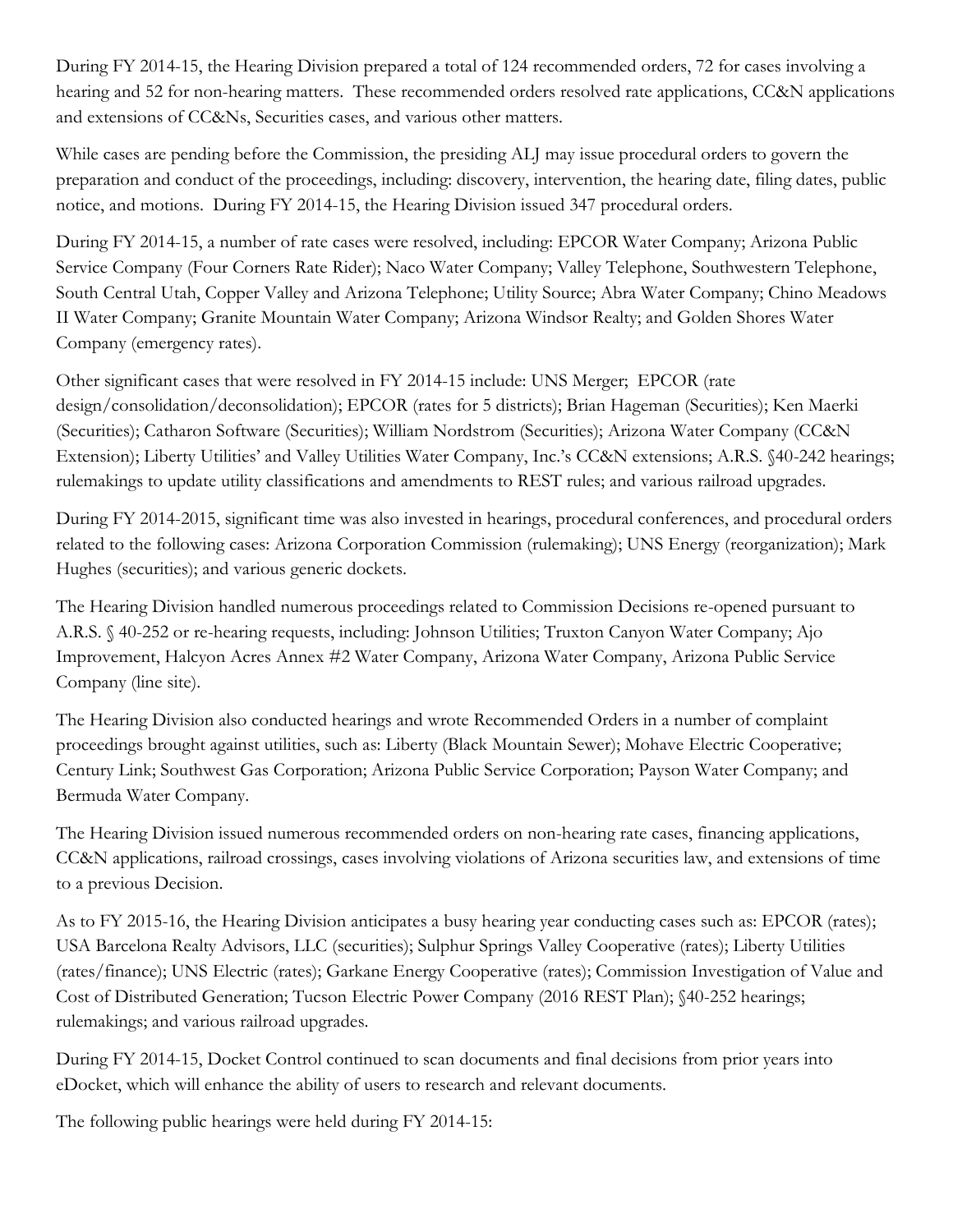| <b>Type of Hearing</b>          | Number |
|---------------------------------|--------|
| Orders to Show Cause            |        |
|                                 |        |
| Certificates of Convenience     |        |
|                                 |        |
|                                 |        |
| Miscellaneous (oral arguments,  |        |
|                                 |        |
|                                 |        |
|                                 |        |
| Railroad/Pipeline Safety Group5 |        |
|                                 |        |
| Rules (new and amended) 1       |        |
|                                 |        |
|                                 |        |
|                                 |        |
|                                 |        |
| Line Extensions/Agreements5     |        |
|                                 |        |
|                                 |        |
|                                 |        |
|                                 |        |
|                                 |        |
|                                 |        |
| Procedural Conferences 45       |        |
| Pre-hearing Conferences 22      |        |
|                                 |        |
|                                 |        |

# **Docket Control Center**

The Docket Control Center accepts filings and maintains the official case records for the Utilities, Securities, and Safety Divisions of the Corporation Commission. In this regard, Docket Control's functions are similar to a Clerk of the Court's office. The Docket Control Center scans and inputs data and filed documents into the Commission's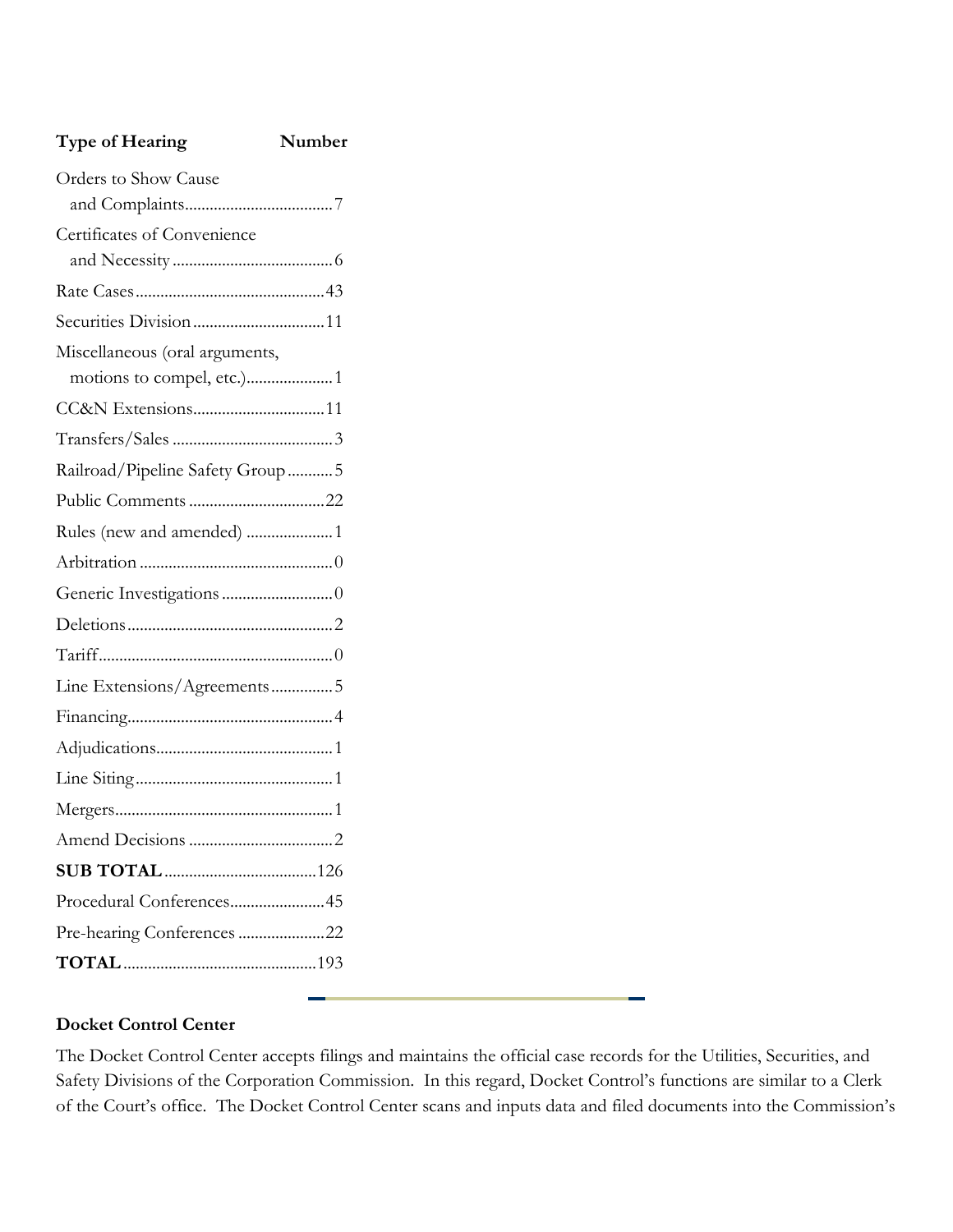*e-Docket*, making them available for viewing on the internet. Docket Control also assists the public and staff in retrieving the files, decisions, and transcripts of cases for use in research.

During FY 2013-14, the Docket Control Center processed the following documents:

Responses to Inquiries/ Research/Assistance....................1,500 Filings docketed & distributed.......7,445 **Opinion and Orders/Administrative Closures processed and mailed** ...563 New applications input......................424 Open Meeting items processed .....1,050 Certifications.........................................73 Transcripts logged & microfilmed Utilities.................................................16 Securities................................................25

# **Information Technology (IT) Division**

## **Letty Butner Chief Information Officer/Director**

**Mission:** *To provide accurate, efficient and timely technology design, development, implementation, communications and maintenance support services to the agency and its respective divisions in support of their missions and objectives.*

Objectives of the IT Division are:

1. Provide reliable online services for the access of public information.

2.Automate services from paper to online transactions to increase productivity and reduce throughput time.

3. Standardize our development practices and solutions to manage cost and speed development.

4.Help Commission management and staff perform their jobs successfully.

The staff is organized into three areas:

- Development Software engineers who develop, maintain and enhance the various systems used by agency staff and the general public.
- Project Management Specialists in the initiation, definition, execution, control and close-out of information technology projects.
- Systems & Support Technical staff who maintain the agency PCs and computer network and respond to help requests from agency staff in the use of computers and applications.

During Fiscal Year 2015, the IT Division continued to enhance and expand the Commission's technology capabilities, as outlined below: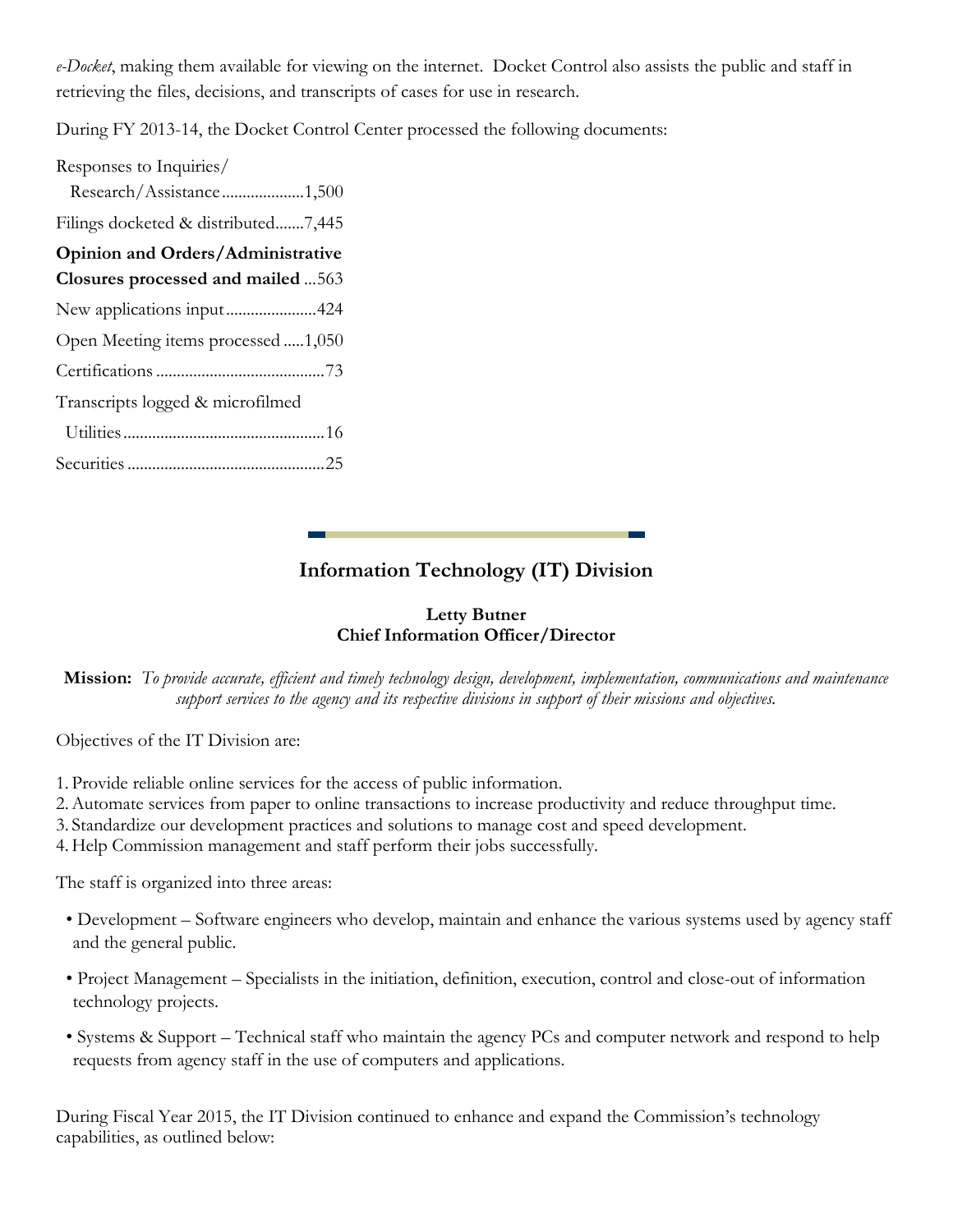- Facilitated and executed the Voice over IP transfer of phone services to centralized State of Arizona services.
- Upgrade agency PCs to Windows 7.
- Completed infrastructure improvements in network security.
- Completed and implemented online request to speak/comment application and kiosks for agency Open Meetings.

• Added subscribe/unsubscribe services to the Agency website for subscription to press announcements and open meeting notices.

- Developed an application for scanner-based agency Information Technology inventory tracking.
- Completed enhancements to Railroad and Pipeline Safety database applications.

• Completed enhancements to STARPAS, the Corporation division application for corporation licensing and registration, including a technology upgrade to the archive writing process.

• Initiated requirements gathering work to make improvements to eDocket, the agency case management system. Implemented numerous internal enhancements to the existing product.

• Updated all technology plans (development and infrastructure) to continue to make efficiency improvements in network design and size and to streamline applications used within the agency and by the public.

# **Legal Division**

**Janice Alward Chief Counsel**

**Mission:** *To provide professional, high quality legal representation to the Arizona Corporation Commission; to assist the Commission in the performance of its powers and duties, except for matters pertaining to the activities of the Securities Division.*

The Legal Division represents the Commission in all matters relating to public utility regulation and in other areas not associated with the Securities Division. Securities-related cases are handled by the Securities Division. Matters handled by the Legal Division fall into five general categories:

1) Commission dockets;

- 2) federal regulatory dockets;
- 3) litigation;
- 4) other administrative matters; and
- 5) special projects.

## **Commission Dockets**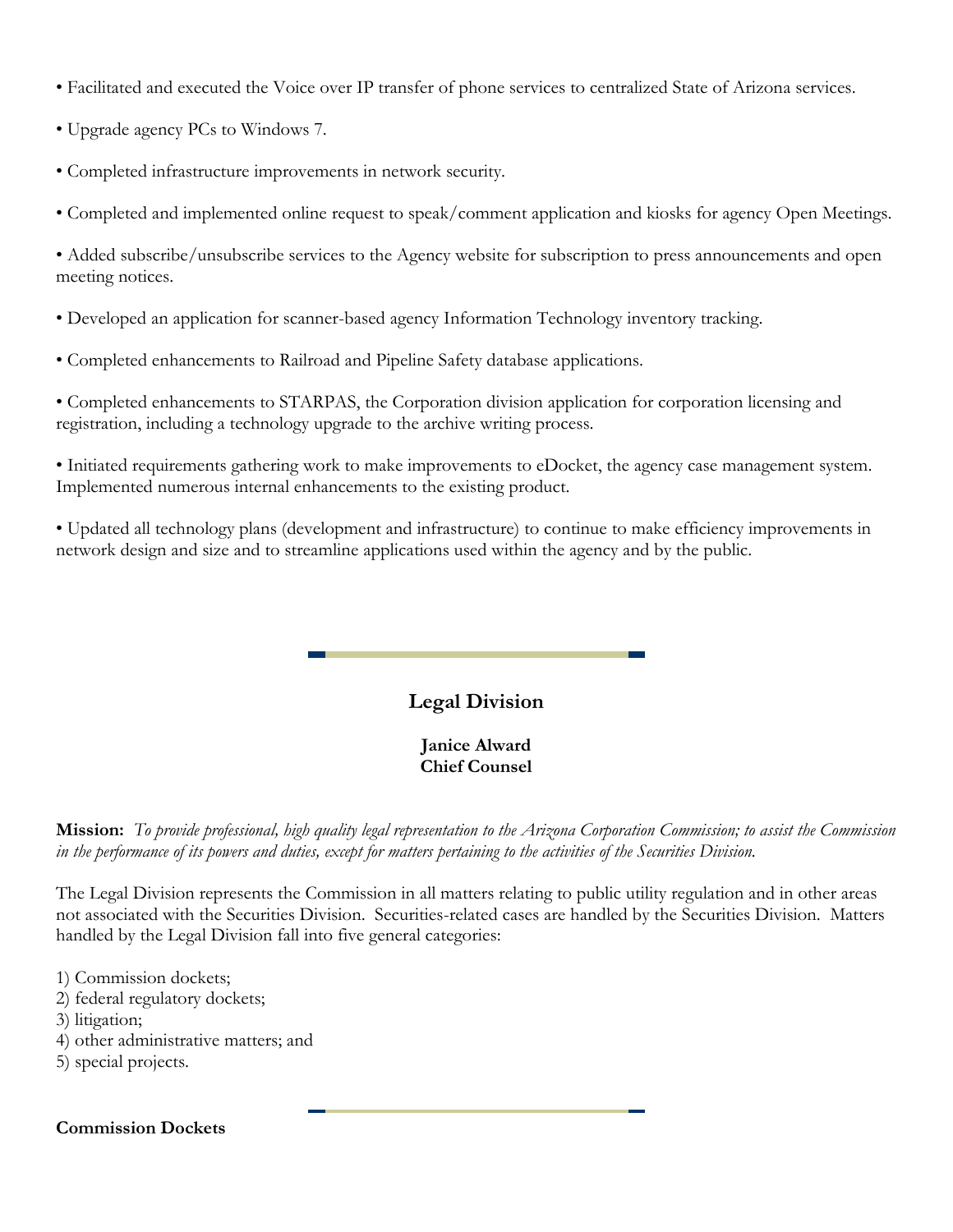Utility companies throughout the state apply to the Commission for approval to undertake certain activities, such as the provision of service to the public, the modification of service territories, or the implementation of rate increases.

The Commission is authorized to exercise ongoing review over the operations of public service corporations and to act when necessary to further the public interest. Legal Division representation in these matters is varied and includes representing the Utilities Division and advising the Commissioners on legal issues. The Division routinely appears on behalf of Commission Staff in a variety of administrative proceedings, such as CC&N cases, rate cases, financing cases, and enforcement matters.

Over the past year, the Legal Division has represented Staff in a number of rate cases for some of the State's largest water providers, including EPCOR Water Company and Liberty Utilities. The Legal Division also represented Staff in matters related to the State's smaller water providers, such as Utility Source, Cedar Grove Water, Inc., and Southland Utilities Company. In addition, a number of energy companies filed rate cases in 2015, including Tucson Electric Power Company, UNS Electric Company, Sulphur Springs Valley Cooperative, Inc., and Trico Electric Cooperative, Inc.

The Legal Division represented Staff in various rate adjustment proceedings associated with purchased fuel or power mechanisms, energy efficiency, or renewable energy.

Occasionally, proceedings to enforce Commission rules and regulations are initiated by Staff. Over the past year, the Legal Division represented Staff in actions against Desert Gas, LP.

The Legal Division also represents the Commission's Safety Division in applications addressing railroad crossings.

**Federal Dockets**

The Legal Division represents the Commission before various federal agencies in the following areas: electric, gas, energy, railroads, pipelines, and telecommunications.

During FY 2014-2015, the Legal Division represented the Commission in matters before the Federal Energy Regulatory Commission (FERC) to ensure that Arizona's public interest is considered in these matters. Additionally, the Legal Division filed comments on behalf of the Commission in several of the Environmental Protection Agency's (EPA) rulemaking proceedings. The Legal Division also represented the Commission in Federal Communication Commission (FCC) dockets.

Key federal proceedings included:

- Participation in EPA's Notice of Proposed Rulemaking for Carbon Pollution Emission Guidelines for Existing Stationary Sources: Electric Utility Generating Units;
- Participation in EPA's Proposed Rulemaking Setting National Ambient Air Quality Standards for Ozone;
- Participation in the FCC's Notice of Proposed Rulemaking on Inmate Calling Services.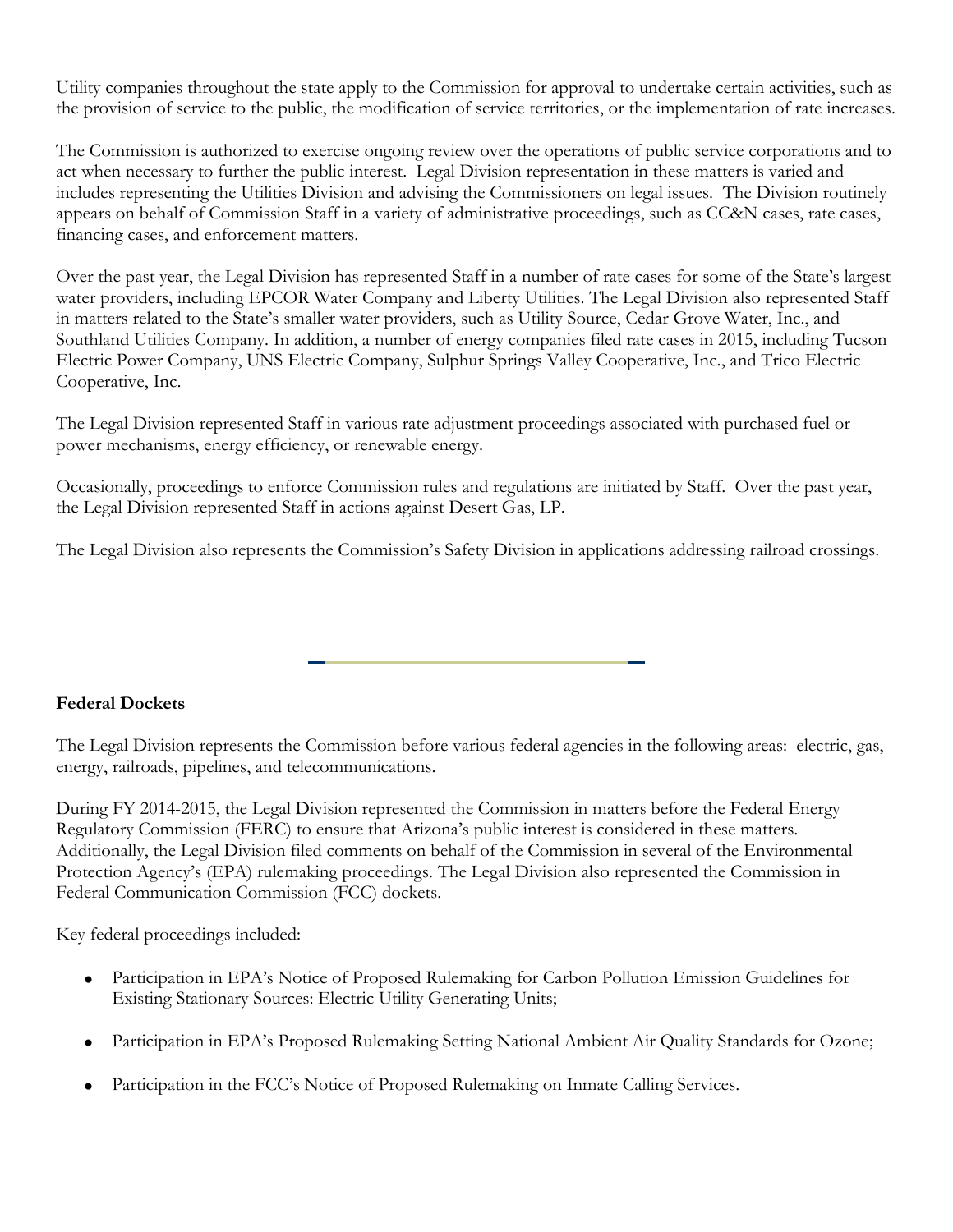The Commission has also been actively involved in proceedings at FERC related to the supply and interstate transmission of natural gas. Natural gas is a primary source of fuel for power plants. The Legal Division participates in cases where gas supply and transportation, as well as competing rights among states to receipt of shipped gas, are at issue.

# **Litigation**

The Legal Division represents the Commission before a variety of courts, and either has pending or has recently concluded cases before county Superior Courts, the State Court of Appeals, and the State Supreme Court, as well as before various federal courts.

The cases filed or pending during FY 2014-15 include the following:

- *Sierra Club-Grand Canyon Chapter v. Ariz. Corp. Comm'n,* an appeal to the Arizona Supreme Court challenging a Commission decision on waste-to-energy.
- North County Communications v. Qwest, et al. 21 al to the Ninth Circuit Court of Appeals challenging a Commission decision.
- *Wind P1 Mortgage Borrower, LLC v. Ariz. Corp. Comm'n,* an appeal in the Arizona Court of Appeals challenging a Commission decision to close a sewer treatment plant*.*
- *West Virginia, et al. v. EPA, et al.*, Commission appeal to the D.C. Circuit Court of Appeals challenging the EPA's "Clean Power Plan."
- *RUCO v. Ariz. Corp. Comm'n,* Commission appeal to the Arizona Supreme Court concerning the ratemaking treatment of Arizona Water Company's plant upgrades.
- *RUCO v. Ariz. Corp. Comm'n*, three separate cases in the Court of Appeals challenging multiple Commission decisions concerning the ratemaking treatment of utility plant upgrades.
- *Ariz. School Bds. Assoc. & Ariz. Assoc. of School Business Officials v. Ariz. Corp. Comm'n*., appeal to the Court of Appeals concerning the ratemaking cost recovery for APS's purchase of units 4 and 5 of the Four Corners Power Plant.
- *Warren Woodward v. Ariz. Corp. Comm'n*, an appeal from the Superior Court to the Court of Appeals challenging the Commission's decision regarding APS's "smart meters."
- *Marshall Magruder v. Ariz. Corp. Comm'n*, an appeal to the Court of Appeals challenging a Commission rate case decision.
- *Scott Peterson, dba Checks & Balances, v. Ariz. Corp. Comm'n & Robert Stump*, a Superior Court case challenging the Commission's response to public records requests.
- *FERC v. Elec. Power Supply Assoc., et al.; EnerNOC, Inc., et al. v. Elec. Power Supply Assoc., et al.*, participation in an amicus brief before the U.S. Supreme Court regarding FERC's jurisdiction over the wholesale prices paid for demand.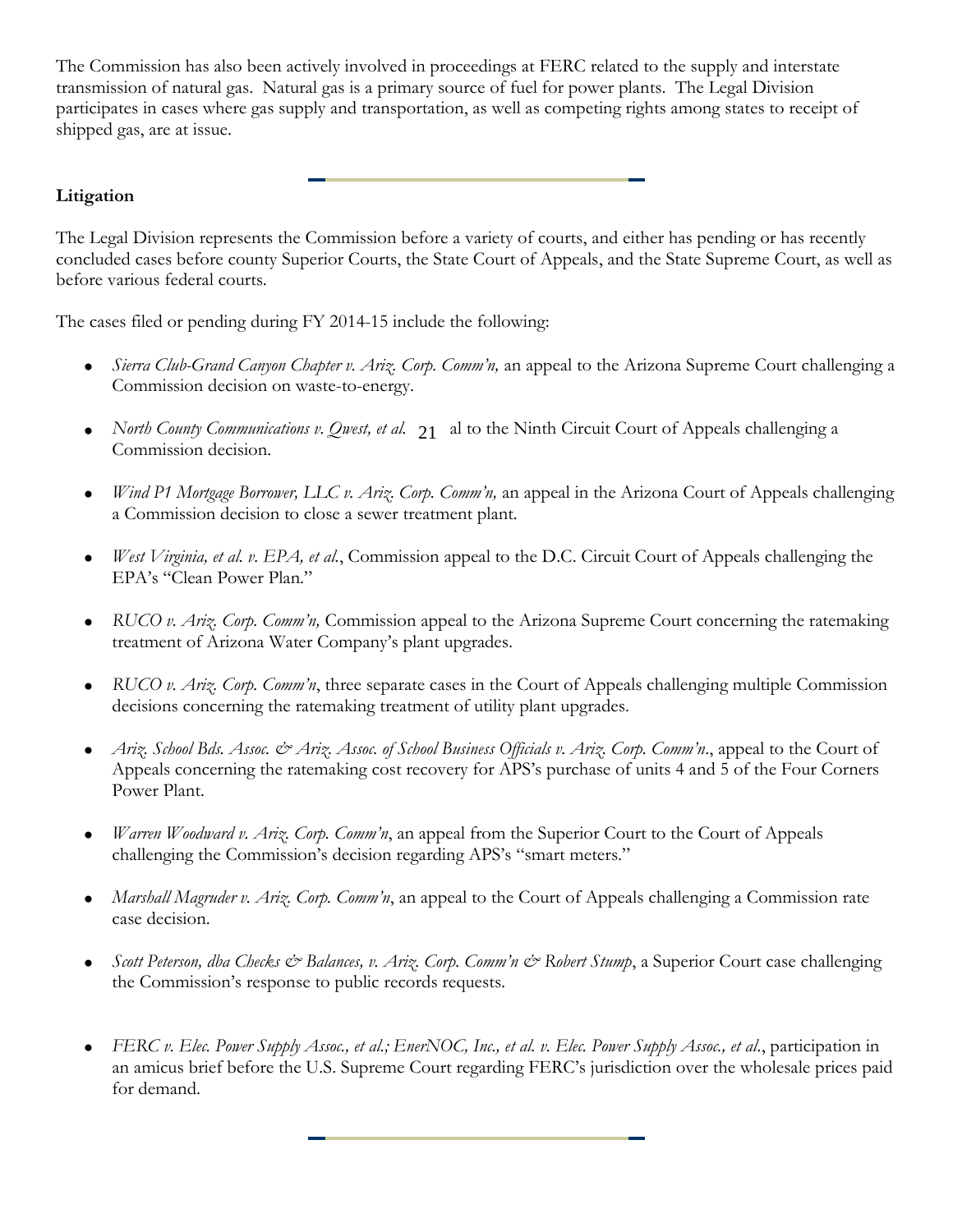## **Administrative Matters**

The Legal Division counsels the Arizona Corporation Commission on a variety of matters, such as Open Meeting Law, public records requests, procedural issues, and other similar matters.

The Legal Division also provides advice to the Corporations Division, which has the responsibility for processing corporate filings, such as Articles of Incorporation, Certificates of Disclosure, and Annual Reports. These items must be submitted to the Commission by every corporation doing business within the State of Arizona.

## **Special Projects**

The Legal Division participates in the enactment and revision of all Commission rules, including rules for the Corporations Division, the Utilities Division, and the Safety Division. It has also represented the Commission in litigation that has occurred following rulemakings.

The Legal Division has assisted with a variety of generic proceedings related to the energy industry, such as the biennial transmission assessment, and the annual summer and winter preparedness workshops. Also, the Legal Division has participated in a variety of workshops addressing the value of DG, the technological advances in the electric industry, and energy efficiency.

The major cases before the Commission usually include an advisory staff assigned to separately advise Commissioners and Commissioners' staffs without violating the *ex parte* communications rule. Thus, in many instances, in addition to the need for legal staff as counsel for Utilities Division staff, additional Legal Division personnel are assigned to advise the Commissioners.

# **Safety Division**

**Robert Marvin Director**

# **The Safety Division is comprised of two sections; Railroad Safety and Pipeline Safety**

## **Railroad Safety Section Brian H. Lehman Supervisor**

The Railroad Safety Section, an integral part of the Safety Division, enforces federal safety standards for track, signal, motive power and equipment, railroad operating practices, and the shipment of hazardous materials by rail in addition to Commission regulations. The Railroad Safety Section is also responsible for the inspection and review of industrial track and rail-highway crossing construction projects. In addition to its main office in Phoenix, two Rail Safety Inspectors are located in the Tucson office. This staffing arrangement provides the Commission and the citizens of Arizona with quick response to any rail incident, as well as direct contact for more routine matters.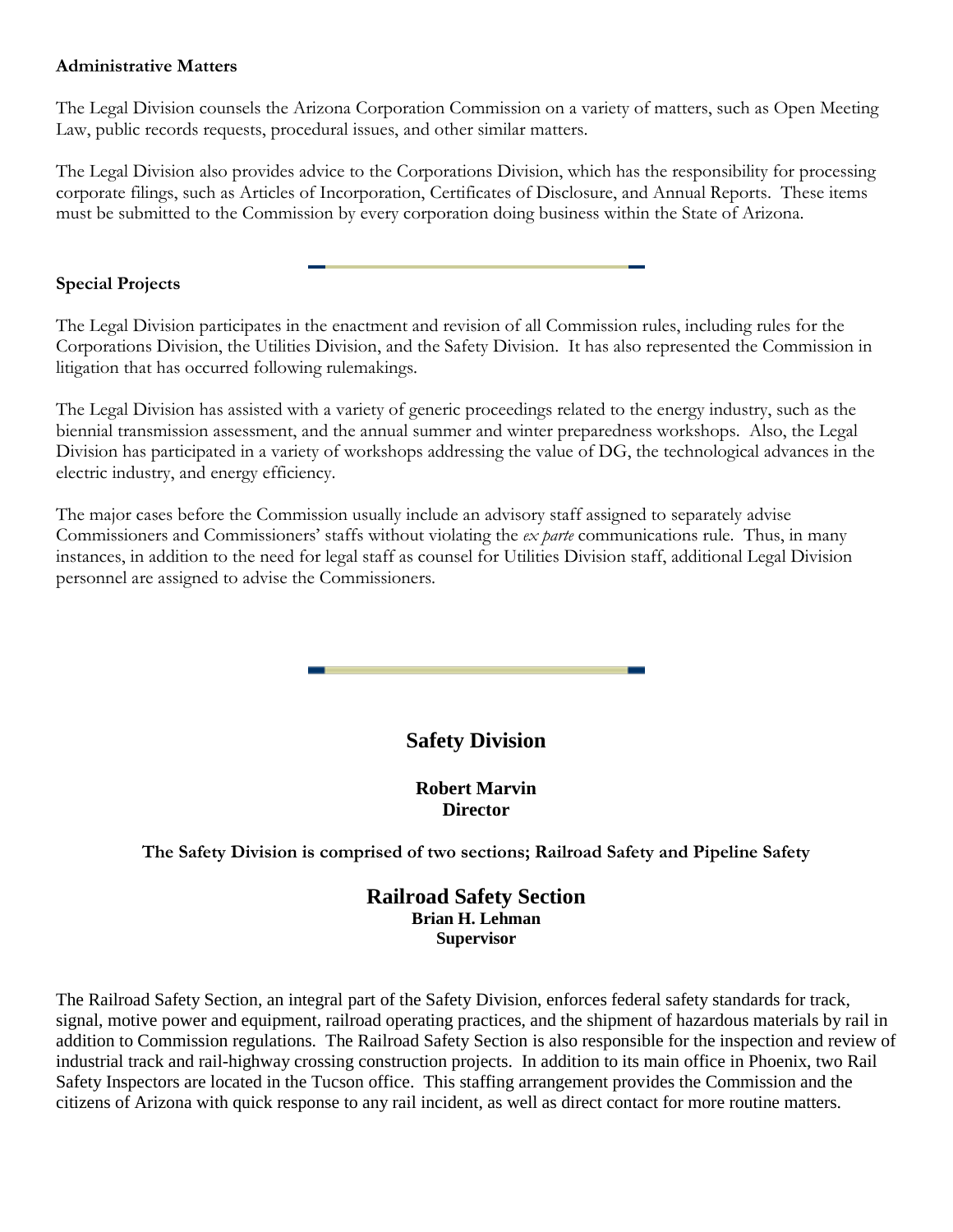During FY 2014-15, the Section inspected 1,299 miles of track, 3,532 freight cars, 189 locomotives, 303 crossings, and 10 industrial track facilities. Staff also conducted 116 Road Worker Protection (RWP) inspections. Also, 21 incidents were investigated that involved tank cars carrying hazardous materials. The Railroad Safety Section's Operating Practices Inspector was certified by the Federal Railroad Administration (FRA) in October, 2014 and promoted to Senior Inspector in November, 2014.

During FY 2014-15, signal and train control devices statewide were inspected in an on-going rotation. The Section investigated 27 train derailments, along with 18 grade crossing accidents and 16 complaints received from other governmental agencies, railroad employees and the public. In total, the Section recommended 18 violations for prosecution of non-compliance of federal regulations.

Commission staff, in conjunction with the Federal Highway Administration (FHWA) and the Arizona Department of Transportation (ADOT), conducts an annual review of certain public rail-highway crossings throughout the state and prepares a list of crossings to be considered for improvements such as new lights and gate installations at public crossings to be considered for improvements such as new lights and gate installations at public crossings, using solely FHWA funds. From that list, the Commission publishes an array of 5-8 crossings each year. During FY 2014-15, the Commission approved 5 crossing projects for improvement using federal funds. The array is then submitted to the cities, towns, and/or counties to make applications for funding through ADOT to the FHWA.

Another responsibility of the Section is reviewing applications for modification to existing at-grade crossings, such as modifications to warning devices, engineering or highway construction, or the creation of new at-grade crossings. These improvement are funded by city, county and/or state funds. Staff reviews and analyzes the crossing applications and makes recommendations to the Commissioners regarding safety requirements at the crossings. During FY 2014-15, the Commission approved 4 crossing improvement projects. No new crossings were constructed during the FY 2014-2015 period.

The Section is also very active in the Arizona Operation Lifesaver Program, a public awareness program that promotes rail-highway crossing and trespasser safety.

# **Pipeline Safety Section**

**Robert Miller Supervisor**

The Pipeline Safety Section operates its main office in Phoenix and staffs offices in Tucson and Prescott. Staffing offices around the state allows the section to respond expeditiously to pipeline incidents wherever they occur as well as to provide a local point of contact for investigations, audits and outreach opportunities.

The Pipeline Safety Section enforces pipeline safety standards and operating practices applicable to the transportation of gas and hazardous liquids by pipeline and the operation of liquefied natural gas facilities. Inspections are conducted on all interstate gas transmission and interstate hazardous liquid pipeline facilities. Inspection and operation audits are conducted on all intrastate natural gas transmission/distribution pipelines, intrastate liquefied petroleum gas distribution pipeline, intrastate hazardous liquid pipelines, intrastate liquefied natural gas facilities and master meter natural gas operations, such as apartments, mobile home parks, schools and other gas distribution systems at the point beyond the utility company meter. The Pipeline Safety Section also enforces the Arizona Underground Facilities Law, previously known as the "Blue Stake" Law.

As a result of these responsibilities, the Pipeline Safety Section monitors the activities of 6 interstate natural gas transmission pipelines, 1 interstate hazardous liquid pipeline, 15 major intrastate gas pipeline operations, 2 intrastate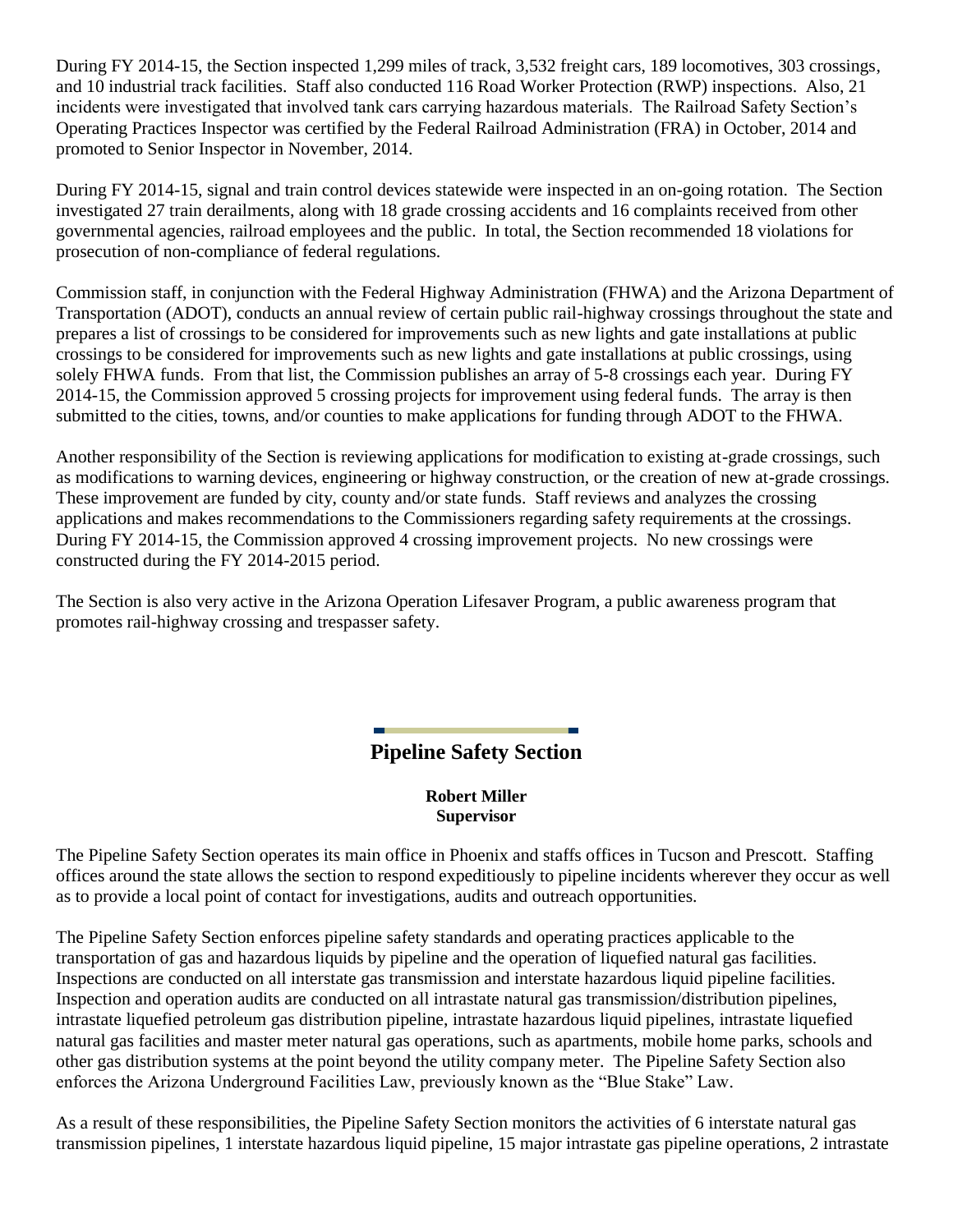liquefied natural gas facilities, 8 intrastate gas transmission pipelines, 3 intrastate hazardous liquid pipelines and 934 master meter natural gas operations.

During FY 2014-15, the Pipeline Safety Section inspected 15 major intrastate natural gas and liquefied petroleum gas distribution pipeline operators, 6 intrastate gas transmission pipeline operators, 2 intrastate hazardous liquid pipeline operators, 2 intrastate liquefied natural gas operator, 4 interstate gas transmission operators, and 1 interstate hazardous liquid pipeline operator. In addition to the comprehensive inspections above, Pipeline Safety Section staff also conducted 127 specialized inspections, 27 follow-up inspections, and 4 incident investigations of major intrastate operators.

The Pipeline Safety Group conducted 680 comprehensive master meter (MM) inspections, 126 specialized MM inspections, 459 follow-up MM inspections and 146 construction inspections of master meter natural gas distribution systems. In addition during FY 2014-15, the Pipeline Safety Section investigated 163 reported violations of the Underground Facilities Law, issued 144 notices of violations and collected \$72,250 in fines.

Staff also received 1,498 notices of incidents from pipeline operators. Pipeline operators shut off gas service to 88 master meter gas systems that required repair. During the fiscal year, the Pipeline Safety Section provided 15 training workshops for 237 operators of master meter gas systems and assisted master meter operator personnel by making pipe locating and leak detection equipment available to them. Staff participated in 33 Damage Prevention seminars held state-wide, with various utility operators, Arizona Utility Contractors Association (AZUCA) and Arizona 811 with a total of 2,151 attendees.



# **Securities Division**

**Matthew Neubert Director**

**Mission:** *To ensure the integrity of the securities marketplace through investigative actions as well as the registration and/or oversight of securities, securities dealers and salesmen, and investment advisers and their representatives; to enhance legitimate capital formation; and to minimize the expense of regulatory compliance on legitimate business, consistent with vigorous investor protection.*

The Securities Division reviews prospective offerings of securities to ascertain that full and fair disclosure is made to potential securities investors and that the terms of offerings are not inherently fraudulent.

Securities dealers, salesmen, investment advisers, and investment adviser representatives are required to register with the Division prior to conducting business in Arizona.

The Division reviews these applications and monitors the conduct of investment advisers, investment adviser representatives, dealers, and salesmen; investigates possible violations of the Securities Act and Investment Act; where the evidence warrants, brings administrative or civil or refers criminal actions; and conducts programs to educate investors to protect themselves.

The Division has two major sections: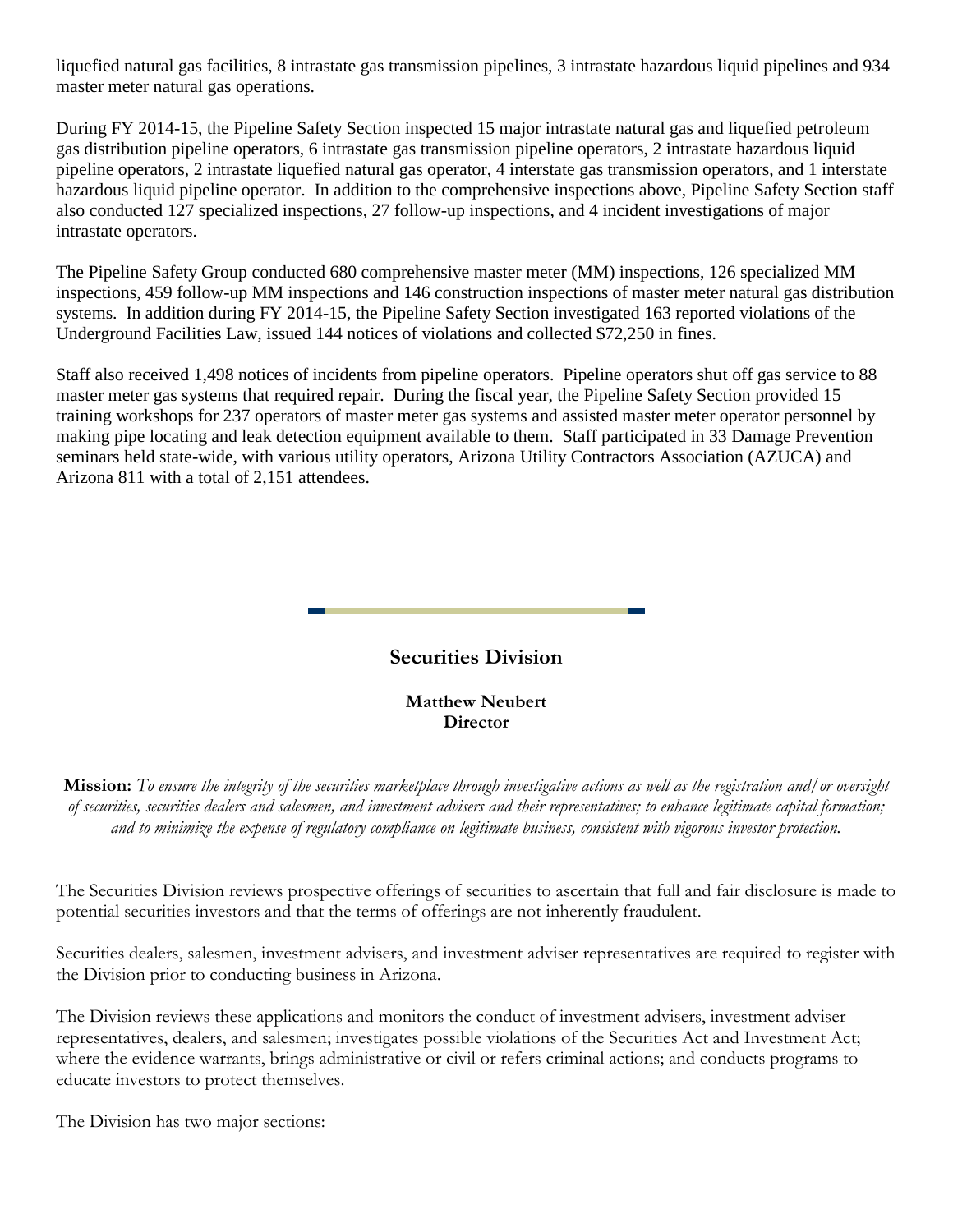## 1) Registration and Compliance

2) Enforcement

## **Registration & Compliance Section**

Registration and Compliance reviews applications for registration and exemption filings in connection with securities transactions under the Arizona Securities Act. This Section is also responsible for the administration of the registration and licensing provisions of the Securities Act and the Investment Management Act pertaining to dealers, salesmen, investment advisers, and investment adviser representatives. Staff conducts on-site examinations of dealers and investment advisers to ensure compliance with these Acts.

The Corporation Commission is authorized to deny, suspend, or revoke a registration or license, to assess fines, and to order restitution.

During FY 2014-15 the Section processed 1,932 dealer and 187,109 salesman registrations.

In addition, the Section processed 7,825 investment adviser representative licenses and 2,427 state investment adviser licenses and federal investment adviser notice filings.

The Section conducted 70 field examinations of dealers and investment advisers.

The Section processed 28,173 applications for securities registration and notice filings, 1,893 filings for various exemptions from registration, and 2,283 name change requests during FY 2014-15.

Division duty officers responded to approximately 2,151 inquiries from the public regarding the substance of the Securities and Investment Management Acts and 3,255 inquiries regarding dealers, salesmen, investment advisers, and investment adviser representatives.

## **Enforcement Section**

The Securities Division maintains an active enforcement program in order to protect the integrity of the marketplace and to preserve the investment capital formation process by investigating possible violations of the Securities Act and the Investment Management Act. During FY 2014-15, the Division initiated 7 investigations and had a total of 44 matters under investigation at year-end.

The Corporation Commission is authorized to enter cease and desist orders, to assess penalties, and to order restitution. The Commission may also apply to the Superior Court of Maricopa County for an injunction or the appointment of a conservator or receiver or to enforce Commission orders. The Corporation Commission may also transmit evidence to the Attorney General and County and United States Attorneys, who may file criminal cases.

The Securities Division makes a substantial commitment to its cases once litigation is commenced. Securities Division attorneys litigate administrative and civil cases, assisted by special investigators, legal assistants, and certified public accountants. Because of their familiarity with the facts in a case they have investigated, Enforcement staff may also assist in criminal prosecutions of cases they refer for prosecution.

During FY 2014-15, the Securities Division filed 9 administrative proceedings involving 18 respondents, and assisted state and federal law enforcement agencies in obtaining seven indictments.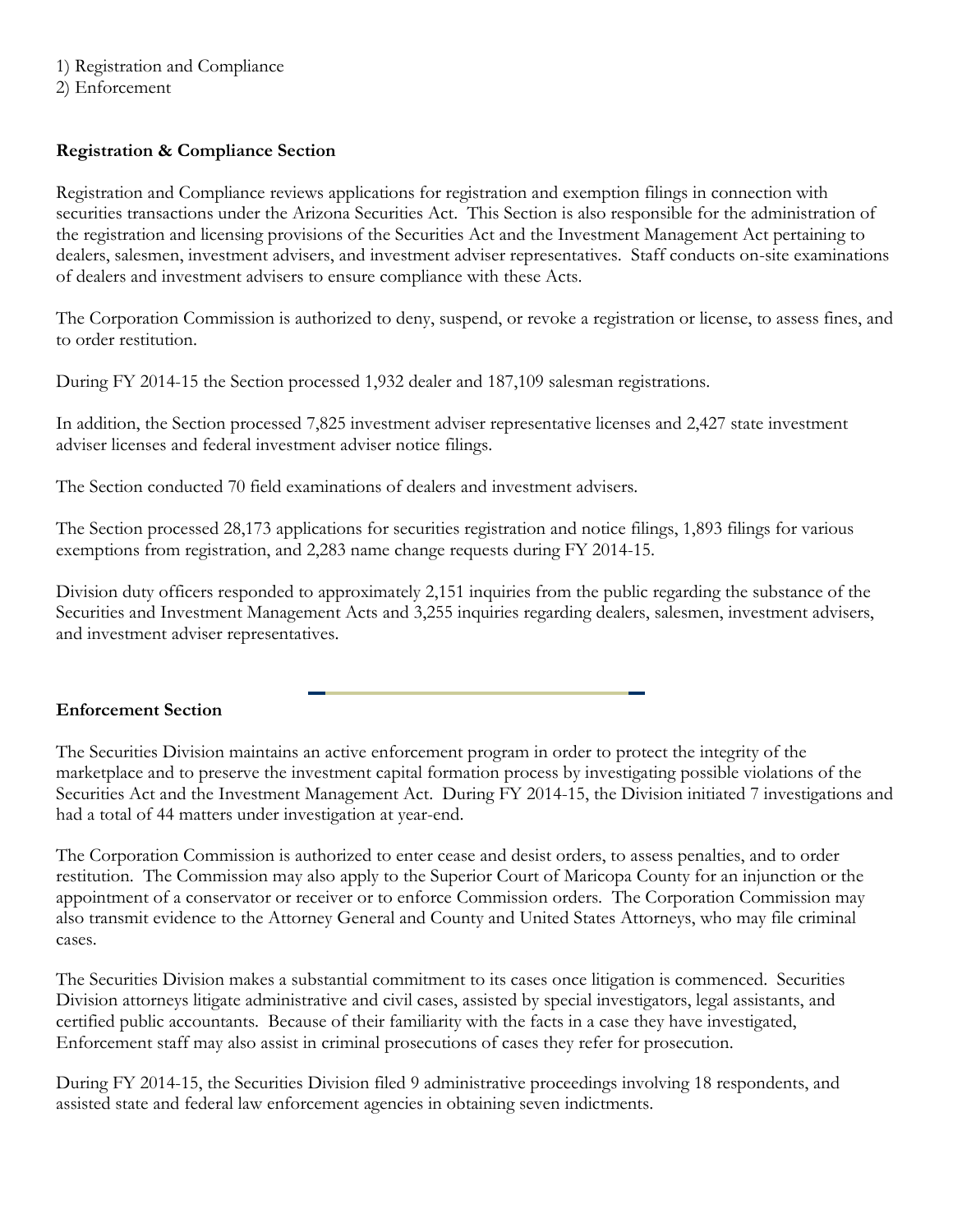During the same period, the Corporation Commission issued 12 Cease and Desist Orders against 21 respondents based on Securities Division actions. The Commission also ordered 20 respondents to pay \$11,207,781 in restitution and 21 respondents to pay \$906,500 in administrative penalties. The Commission revoked or suspended two licenses or registrations.

Criminal prosecutions assisted by Securities Division staff resulted in 16 criminal convictions during this fiscal year with defendants being ordered to pay \$33,016,763 in restitution.

These administrative and civil actions resulted in money being paid into Arizona's General Fund. The Corporation Commission's funding is appropriated through the normal state budget process.

## **Investor Education**

The Securities Division's investor education program features a full-time investor education coordinator who makes presentations to civic, consumer, and educational groups across Arizona. The Securities Division believes that an informed investor is the best defense against investment fraud.

In FY 2014-15, the Securities Division conducted 43 public education programs. This outreach included both communities inside Maricopa County and other communities across the state.

In addition to group presentations, the Securities Division distributes its investor educational message and materials through the Internet, press releases, newspaper articles, and printed materials available at libraries and in the public office areas of various consumer groups. Through these efforts, the Securities Division stresses to Arizonans the importance of verifying the licensure status of the promoter before they invest and of making informed investment decisions, thereby reducing the likelihood of falling victim to unscrupulous financial professionals.

The Securities Division maintains strategic partnerships with other agencies and nonprofit organizations in order to further educational efforts. These partners include the North American Securities Administrators Association (NASAA), the U.S. Securities and Exchange Commission, the Arizona Attorney General and the Financial Industry Regulatory Authority (FINRA).

## **Utilities Division Steve Olea Director (Report prepared by current Director Tom Broderick)**

**Mission:** *To recommend thoroughly-researched, sound regulatory policy and rate recommendations to the Commissioners, which are based on a balanced analysis of the benefits and impacts on all stakeholders and are consistent with the public interest.*

The Utilities Division monitors the operations of approximately 631 companies providing utility service within the State of Arizona. Article XV of the Arizona Constitution defines "public service corporations" as "those furnishing gas, oil, or electricity for light, fuel or power; water for irrigation, fire protection, or other public purposes; or those transmitting messages or furnishing telegraph or telephone service." The Commission's regulatory responsibilities are established in the Arizona Constitution (Article XV) and the Arizona Revised Statutes (§40-201, et seq.), and further defined in the Arizona Administrative Code (Title 14, Chapter 2).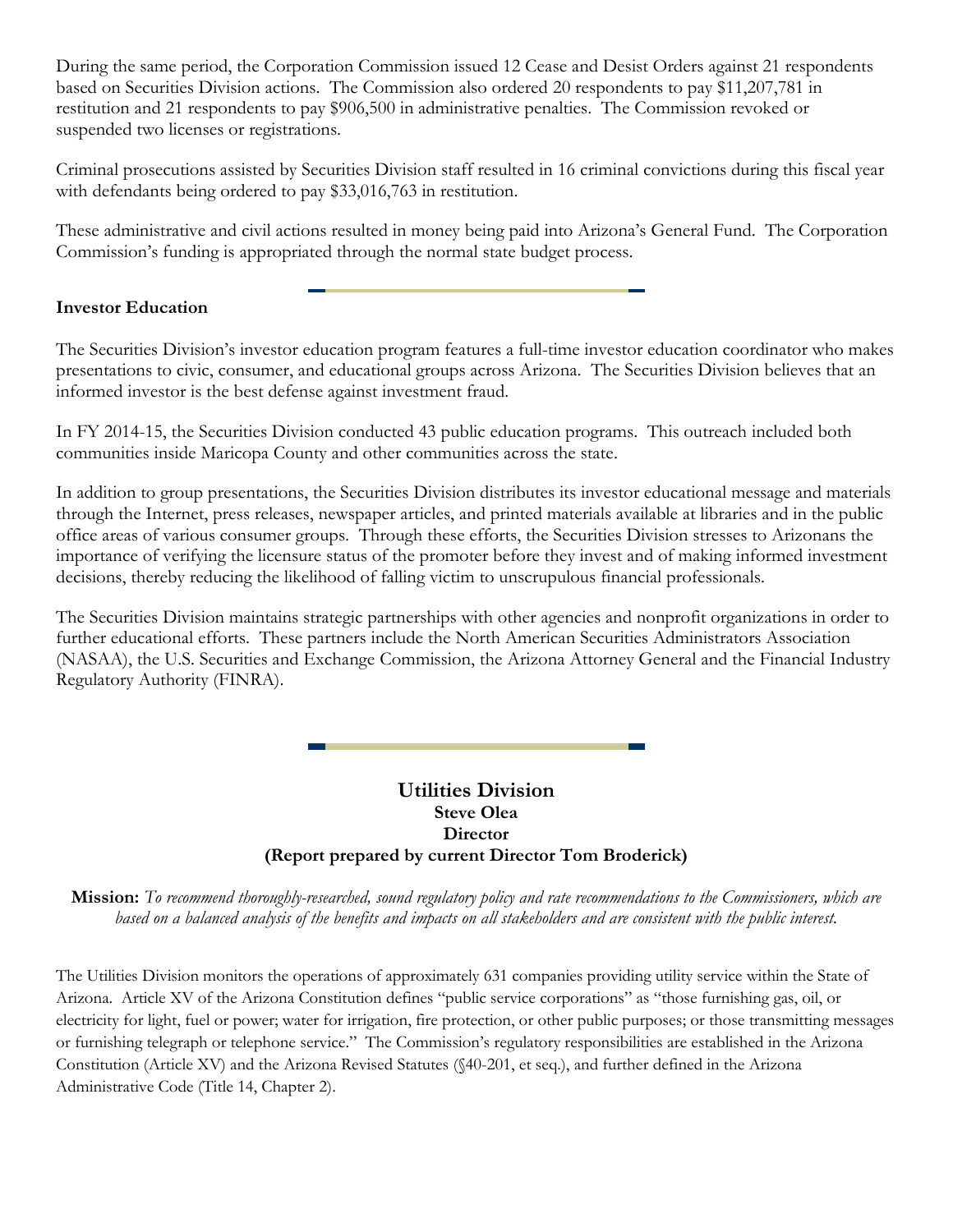One of the Utilities Division's major responsibilities is rate review in conjunction with the determination of rates that are just, fair and reasonable to the utility's customers and company stakeholders which will result in a reasonable return on fair value for public service corporations.

The Division reviews utility company financial records and recommends to the Commission appropriate rates and revenue requirements. With the exception of small public service corporations, these requests for rate changes are typically determined in an evidentiary hearing. Regardless of the size of the public service corporation, all rate changes require approval of the Commission in an open meeting.

Staff preparation for a major rate hearing begins at the time of the utility's initial filing, and takes approximately four to six months before the hearing takes place. Work efforts between the time of filing and a hearing include a review of documents on file with the Commission; an audit of the books and records of the utility; on-site inspections of plants and facilities; discussions with utility personnel and interested parties; formulation of the staff recommendation; and preparation of written testimony and schedules.

As a result of the telecommunications industry evolving from a monopoly to a competitive industry, the Utilities Division has the added responsibility of providing leadership and support in the development of competition. The Division works with the Commissioners and all affected stakeholders to develop equitable competitive markets that will benefit consumers of telecommunications services.

Throughout FY 2014-15, the Division devoted significant resources to the following major efforts:

- Arizona Public Service Rate Case
- Commission's Investigation of Value and Cost of Distributed Generation
- **Garkane Energy Rate Case**
- Graham County Utilities (Gas Division)
- Navopache Electric Cooperative
- Proposed Rulemaking Regarding Interconnection of Distributed Generation Facilities
- Resource Planning and Procurement
- Streamlined Rate Case
- Sulphur Springs Valley Electric Cooperative Rate Case
- **•** Trico Electric Cooperative Rate Case
- Tucson Electric Power Rate Case
- UNS Electric, Inc. Rate Case
- Arizona Water Company Rate Case
- EPCOR Water Arizona Inc
- Garkane Energy Cooperative, Inc. Rate Case
- Global Water Palo Verde Utilities
- Global Water Santa Cruz Water Company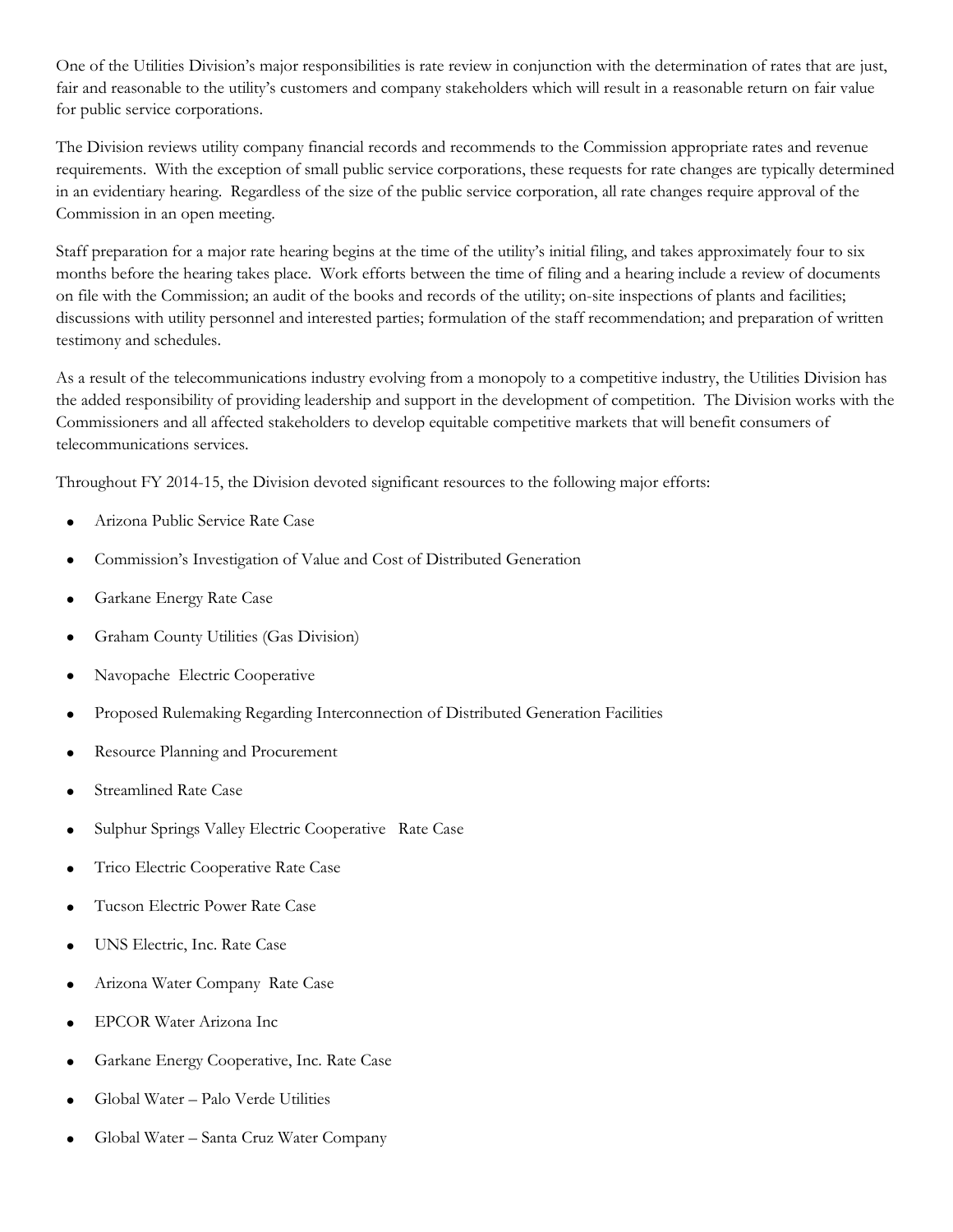- Green Acres Water Company Rate Case
- **•** Liberty Utilities
- Sahuarita Water Company Rate Case
- Southland Utilities Company, Inc. Rate Case
- Southwest Environmental Utilities, LLC
- Tacna Water Management Company Rate Case
- Utility Source LLC Rate Case
- Valley Utilities Water Company, Inc. Rate Case
- Distribution System Improvement Charge (DISC)
- Review and preparation of recommendations for 9 Renewable Energy Standard and Tariff implementation plans
- Review and preparation of recommendations for numerous other electric and natural gas energy efficiency programs, including cost benefit re-calculations
- Analysis and preparation of multiple Telecom Certificates of Convenience and Necessity (CC&N)
- Participation in several transmission line siting cases
- Continued supervision of interim managers for several water companies; and
- Ongoing efforts to monitor service quality and reliability among regulated utilities
- Modifications to Commission's Holding Companies and Affiliated Interest Rules

The Utilities Division consists of five sections through which the staff performs its responsibilities:

- 1) Revenue Requirements & Audits:
- 2) Policy & Programs:
- 3) Engineering;
- 4) Consumer Services;
- 5) Administrative Services.
- The Division oversees the following numbers of utilities:
- Telecommunications companies........... 275
- Water utility companies........................... 242\*
- Sewer companies........................................ 29\*
- Water and Sewer ........................................ 21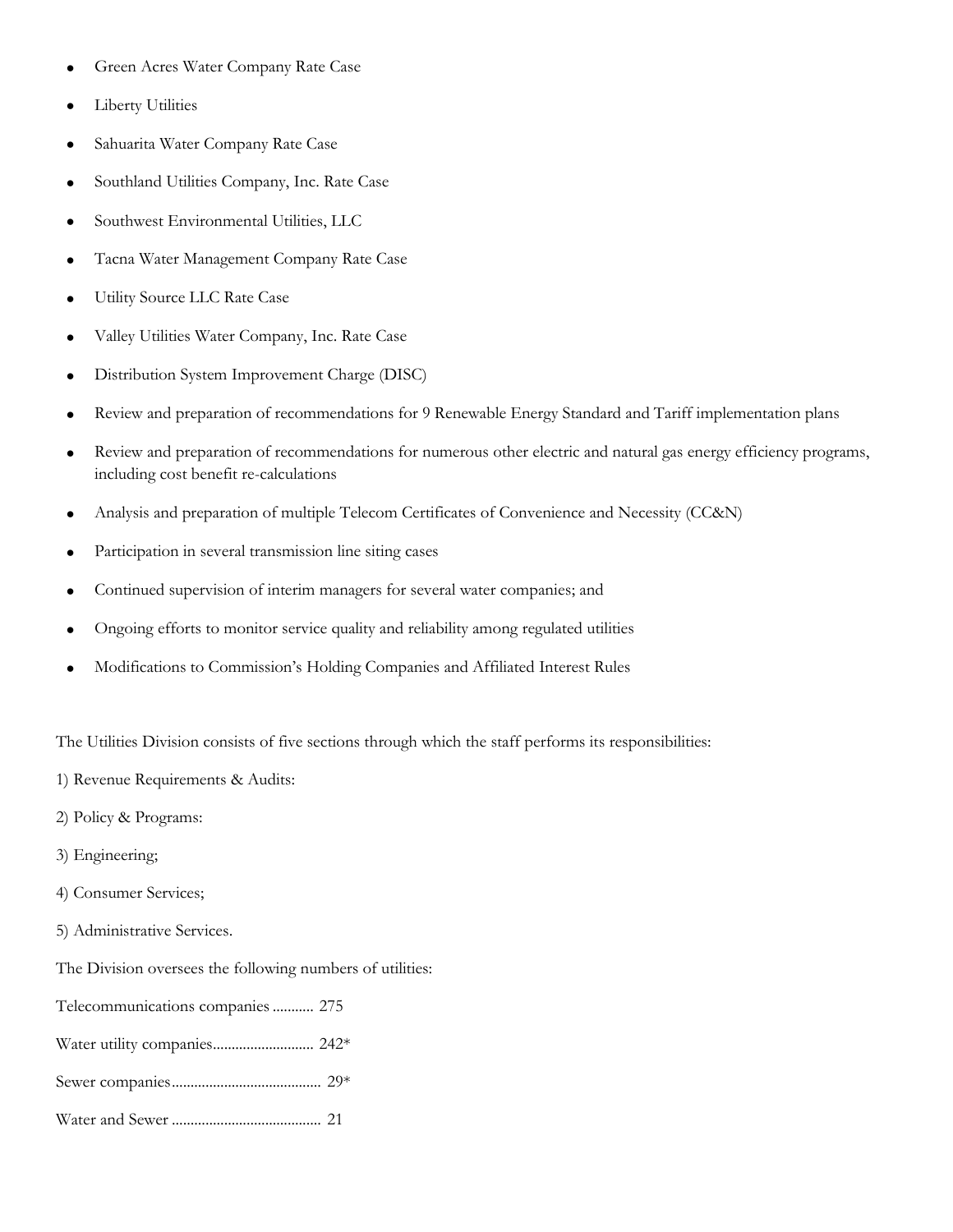\*The Commission oversees over 400 individual water and sewer systems. Multiple systems can be operated by the same utility company.

#### **Revenue Requirements & Audits**

This Section is responsible for the analysis of all financial aspects of utility company applications, including requested approvals for rate increases, mergers, debt and equity issuances, transfers of assets, purchased power and gas adjustor revisions, ACC authorized Systems Improvements Benefits filings, and applications for Certificates of Convenience & Necessity "CC&N". The analysts prepare staff reports and written testimony, including financial schedules and spreadsheets, and testify in administrative hearings regarding their findings, conclusions and recommendations.

During FY 2014-15, the Section analyzed numerous large rate-related cases, as well as a number of small water company rate cases. Staff's responsibilities in analyzing a rate application include conducting a regulatory audit and developing recommendations that address various accounting issues, reasonableness of expenses, cost of capital, overall revenue requirement, rate design and, ultimately the proposed rates.

#### **Policy & Programs Section**

The Policy and Programs Section analyzes economic and policy issues pertaining to the Commission's regulation of investorowned electric and gas utilities and rural electric and gas cooperatives. The section also analyzes and implements telecommunications policies adopted by the Commission. The staff uses a variety of computer models, quantitative techniques and qualitative methods in its utility evaluations and research. Recommendations are presented to the Commissioners through staff reports, sworn testimony, memorandums and recommended orders.

The section is also responsible for analyzing and preparing Staff recommendations for the majority of electric tariff filings, special contracts, natural gas tariff filings, renewable energy programs, demand-side management programs, rulemakings, telecommunications tariff filings, proposed tariff revisions and competitive telecommunication inter-connection agreements. The section also processes applications for Certificates of Convenience & Necessity "CC&N" for competitive telecommunications firms.

The section is also responsible for compliance and enforcement and ensures that utilities comply with the provisions of the Arizona Revised Statutes, Commission rules and Commission orders.

Staff are responsible for: tracking compliance relative to annual report filings, filings made pursuant to Commission rules and orders and administering the annual regulatory assessment.

During FY 2014-15, staff reported the following compliance actions:

- 641 annual reports were mailed to utilities and monitored for filing.
- 140 new decisions were entered and tracked for compliance
- 133 utilities were required to remit an annual assessment and monitored for compliance.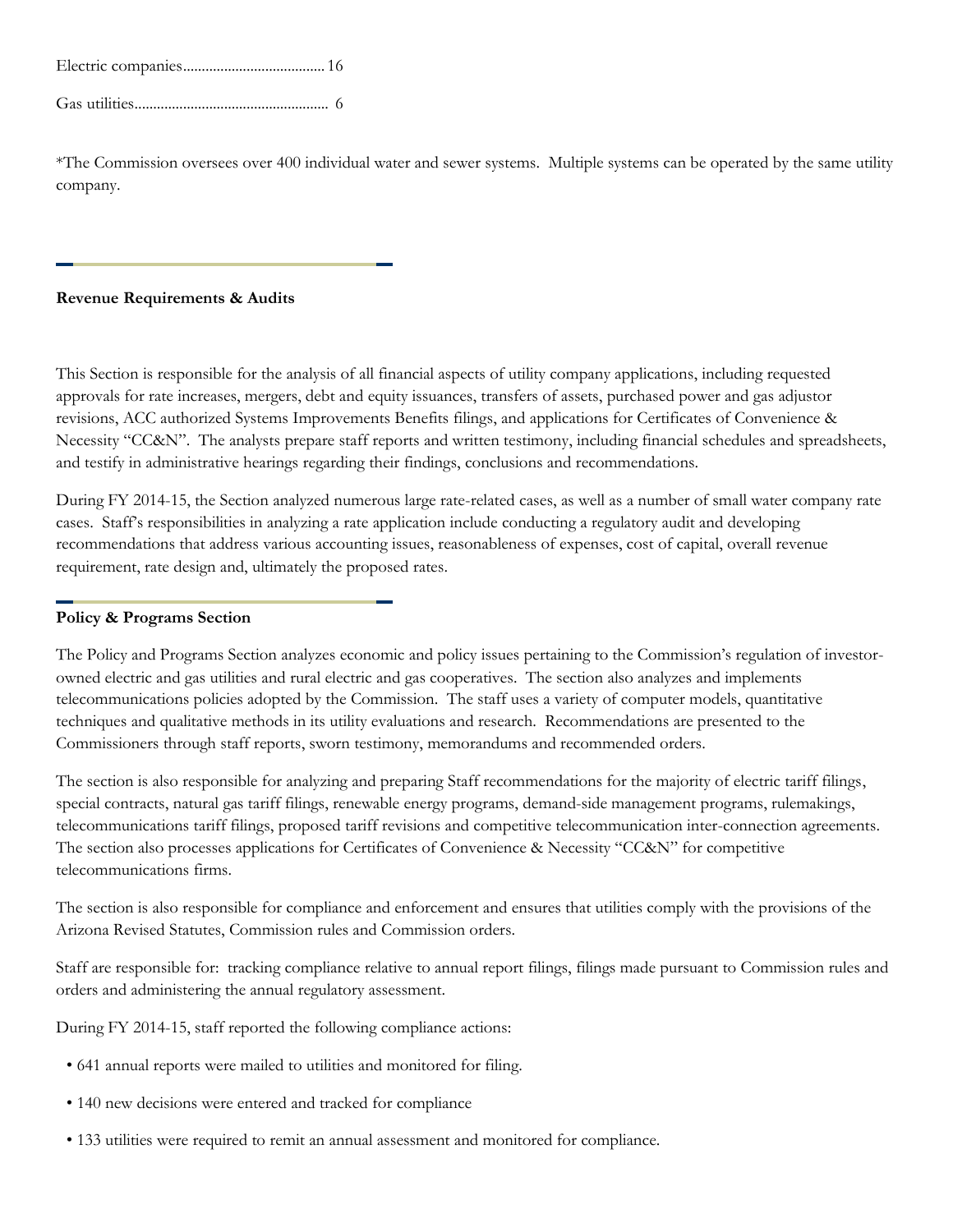#### **Engineering Section**

The Engineering Section conducts technical reviews of all Commission-regulated utilities (except gas, which is done by the Pipeline Safety Group) to assure compliance with accepted service, safety, maintenance, performance and regulatory standards. This Section monitors and conducts on-site investigations of regulated water, wastewater (sewer), irrigation, telecommunications and electric companies. The staff also investigates accidents and incidents involving utilities that result in service outages, property damage and consumer inquiries.

The Engineering Section assists the Consumer Services Section with the technical aspects of complaints received from utility customers. The engineers accompany Consumer Services Section personnel on investigations of such complaints. Assistance is also provided to other sections in the processing of Certificates of Convenience & Necessity "CC&N" applications for all regulated utilities. The engineers work with the Compliance and Enforcement Section to assure compliance with Commission Orders.

The Engineering Section assists the Revenue Requirements & Audits Section in the processing of rate case applications, financing applications and other cases. Inspections are performed to determine whether utility plant is "used and useful." The Engineering Section staff also reviews and/or conducts cost of service studies filed by the utilities.

In the water/wastewater area, the engineers monitor the operation of over 400 individual water and sewer systems. These systems range in size from less than 10 connections to over several thousand connections. The engineering staff also assists in the processing of water main extension agreements.

The electrical engineers monitor the operation and maintenance of all generating and transmission resources within Arizona. This includes the nation's largest nuclear plant, the Palo Verde Nuclear Generating Station, located approximately 50 miles west of Phoenix. The Engineers also support Commission representatives who serve on the Arizona Power Plant and Transmission Line Siting Committee. Engineers assist in evaluating issues related to reliability of newly-proposed generating stations and transmission lines.

The electrical engineers are responsible for preparing the Biennial Transmission Assessment Report and for reviewing the associated utility filings. The electrical engineers are also responsible for enforcement of the Overhead Power Line Safety Law.

The electrical engineers monitor and actively participate in statewide and regional organizations that impact the planning of transmission facilities and the safe, reliable operation of the bulk electric system in Arizona.

In the area of telecommunications, the Telecommunications Engineers review various telecommunications applications and utility requests for numbering resources (waiver requests). The Telecommunications Engineers also participate in the telecommunications dockets and are responsible for addressing service quality issues.

In addition, the Engineering Section maintains a Geographic Information System (GIS) program for producing detailed utility service area maps for use by the Commission and the general public.

## **Consumer Services Section**

The Consumer Services Section investigates and mediates complaints from the public regarding operation, billing, terminations, quality of service and facilities of public service corporations. The Section engaged in the following activities during FY 2014-15:

**Public Comment Meetings:** In an effort to provide consumers an opportunity to voice their concerns and opinions on proposed rate increases and the quality of service of the public utilities serving them, the Consumer Services Section supports public comment meetings. When requested, the Consumer Services Section organizes a public comment meeting. When a public utility files an application for a rate increase, the Consumer Services Section assists in the review of the application for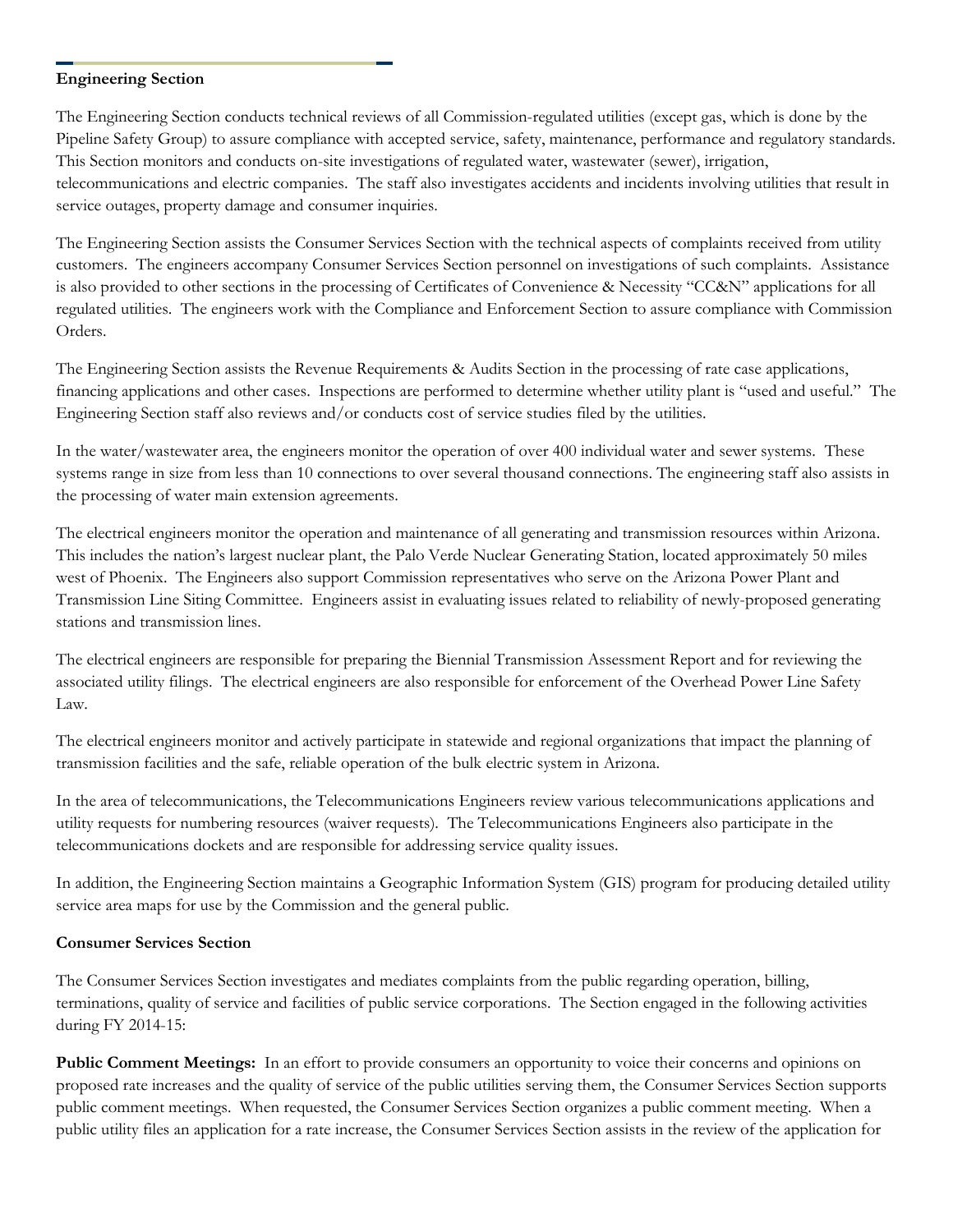sufficiency. It also receives and responds to customer service problems and comments. During FY 2014-15, the Consumer Services Section assisted with or held 11 public comment/town hall meetings.

**Mediation:** When the public utility and the consumer are not able to agree on the resolution of the consumer's complaint, a representative from the Utilities Division will conduct an independent mediation to resolve the complaint. The Consumer Services Section conducted 16 mediations.

**Meter Testing:** The Consumer Services Section tests water meters when the accuracy of the meter reading is questioned. The Consumer Services Section tested 47 meters.

**Field Investigations:** On-site field investigations are sometimes needed in order to resolve a dispute. These investigations may entail an inspection of the physical plant of the public utility, a review of its books and records, and verbal interaction with the customer and the public utility. Consumer Services conducted 6 field investigations.

**Opinions:** During a pending rate case, consumers are able to provide feedback to the Commission which becomes docketed with the case. The Consumer Services Section handled 2,978 opinions including 75 petitions with 4,911 signatures.

**Complaints & Inquiries:** The following tables list the total complaints and inquiries handled by the Consumer Services Section by utility type and complaint or inquiry type:

## **Complaints by Utility Type**

## **Complaints by Inquiry Type**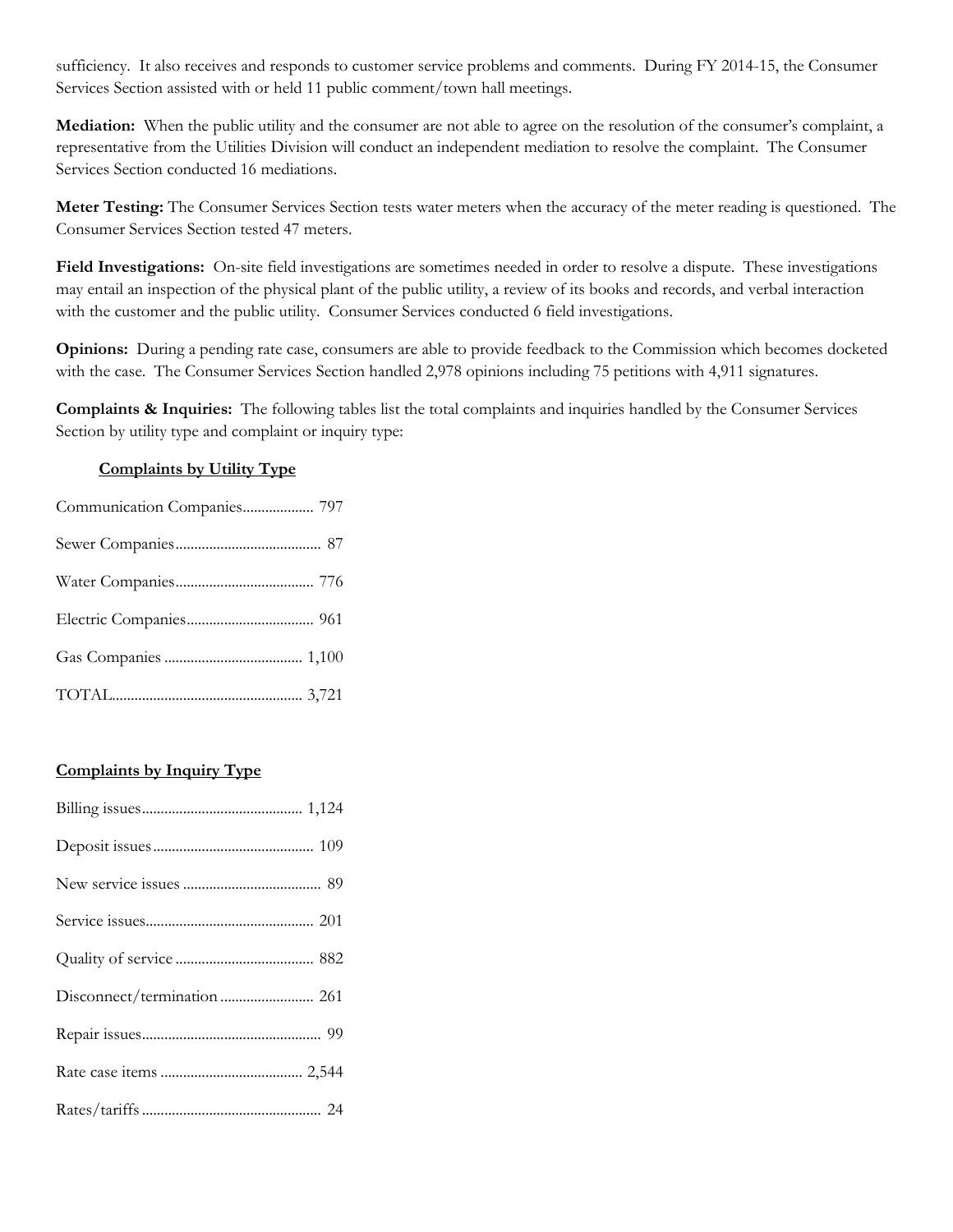Misc./Non-jurisdictional ........................ 604

TOTAL................................................... 5,937

The second table includes all complaints and inquiries included in the first table plus opinions, miscellaneous and nonjurisdictional and other issues unrelated to regulated utilities.

#### **Administrative Services Section**

The Administrative Services Section provides general and complex administrative and clerical support to the Director's office and the following Sections: Revenue Requirements & Audits; Policy & Programs; Engineering, .1and Consumer Services.

Administrative support staff format and process open meeting items, staff reports, testimony and correspondence; maintain various databases; scan and link tariff files for posting on the web; scan monthly decisions for Division use; provide research; distribute mail and internally generated documents; and provide general customer service.

In addition, the Section maintains a multimedia library used by Commission employees. The library contains legal, technical and reference publications; federal and state documents; videos and computer programs. The library specializes in utilityrelated information.

Items processed by the Administrative Services Section during FY 2014-15 include:

| Tariffs Administratively Approved 255 |  |
|---------------------------------------|--|
|                                       |  |
|                                       |  |
| Telecom Interconnection Agreements 57 |  |

# **Appendix**

Table 1

Commission Revenue by Source

**Fiscal Resources:** Through the budget process, the Arizona Corporation Commission identifies fiscal resource requirements to meet its constitutional and statutory responsibilities. The Commission receives funding through several sources: the State General Fund, the Utility Regulation Revolving Funds, the Arts Trust Fund, the Investment Management Act Fund, the Public Access Fund and Federal grants. All sources except federal grants are subject to legislative appropriation. Beginning in FY 10, the Commissioners' Wing, and Corporations and Securities Divisions were moved from the General Fund to other funds. Only the Railroad Safety program remains on the General Fund.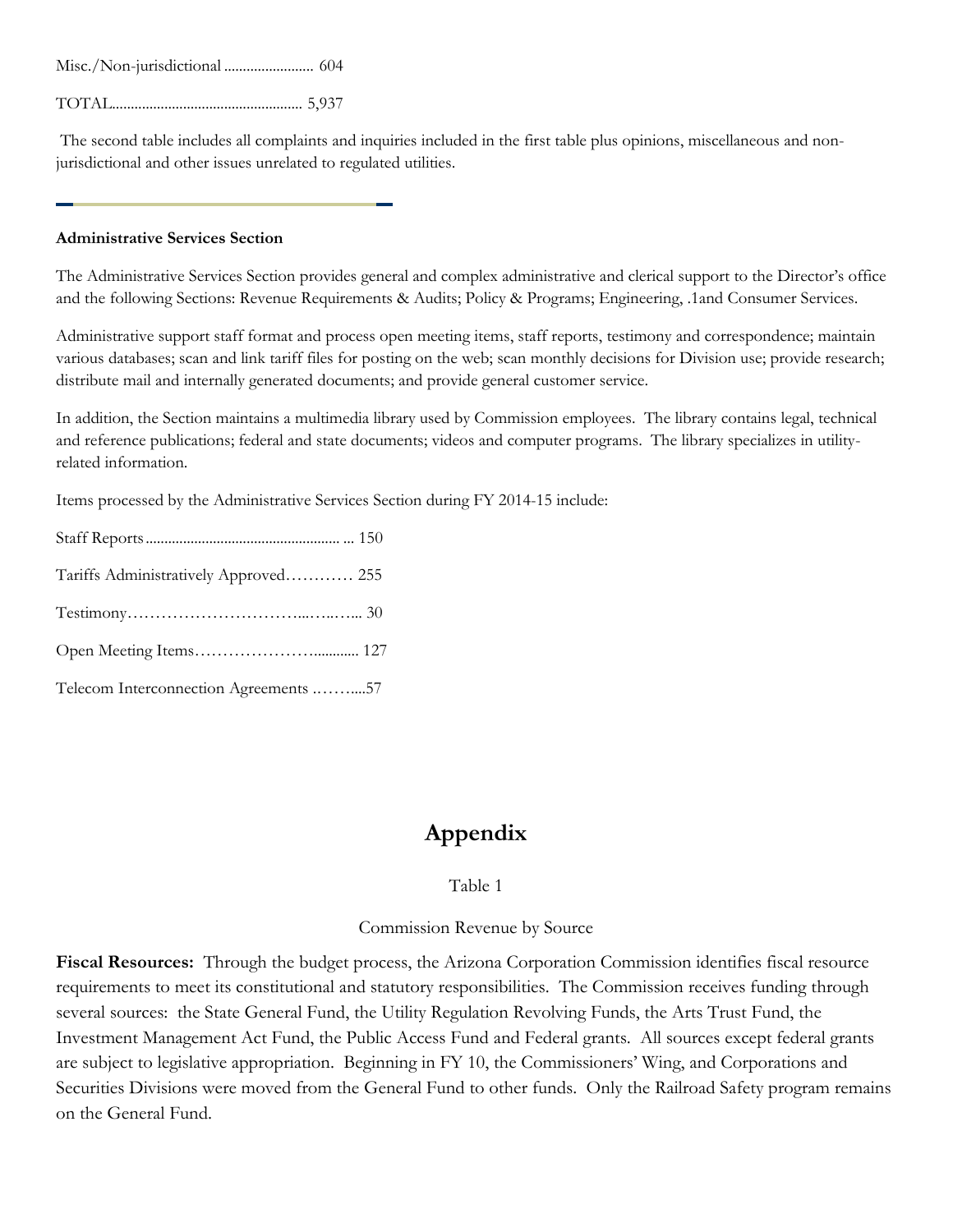The Administration Division receives funding from the Utilities Regulation Revolving Fund., the Public Access Fund, and the Securities Revolving Fund. The Corporations Division is the recipient of funding from the Arts Trust Fund and Public Access Fund. The Securities Division receives a portion of the fees it collects through the Securities Regulatory and Enforcement Fund and the Investment Management Act Fund. The Utilities Division, Pipeline and Railroad Safety Sections, and the Legal Division are funded through the Utility Regulation Revolving Fund, which derives its money from assessments on public service corporations. The federal grants are obtained as a reimbursement to the Pipeline Safety Section for fulfilling certain federal responsibilities.

Historically, the Commission has generated significantly more revenue from securities and broker registrations, corporation filing fees, fines and miscellaneous service charges than its General Fund requirements. Any revenue that exceeds the Commission's budget needs flows into the State General Fund and is used to defray the costs of state government.

| <b>Commission Revenue by Source</b> | Actual     | Actual     | <b>Estimated</b> |
|-------------------------------------|------------|------------|------------------|
|                                     | 2013-2014  | 2014-2015  | 2015-2016        |
| Corporation Filing Fees*            | 7,281,471  | 7,156,445  | 7,250,000        |
| Security and Broker Fees*           | 20,057,872 | 20,518,248 | 20,000,000       |
| Miscellaneous Service Charges**     | 221,094    | 50,374     | 50,000           |
| Fines & Forfeitures*                | 1,368,090  | 891,029    | 1,000,000        |
| <b>Utility Assessments</b>          | 22,884,956 | 15,280,119 | 13,350,000       |
| Sec. Regulatory & Enforcement Fund  | 4,787,500  | 5,535,511  | 5,575,000        |
| Sec. Investment Management Act Fund | 2,434,181  | 2,882,163  | 3,000,000        |
| Public Access Fund                  | 7,033,422  | 6,884,175  | 7,000,000        |
| Federal Grant***                    | 630,409    | 1,751,152  | 1,500,000        |
| <b>TOTAL</b>                        | 66,698,995 | 60,949,216 | 58,725,000       |
|                                     |            |            |                  |

\*Deposited in the State General Fund

\*\* Deposited in the State General Fund & Utility Regulation Revolving Fund

\*\*\*Federal Grant revenue reflects amounts reimbursed to the Pipeline Safety Division's Federal Fund. Reimbursement from the Federal Government is based on calendar year, rather than the state's fiscal year, which results in fiscal year timing differences between expenditures and reimbursement revenue receipts.

# Table 2

## Expenditures by Budget Program

| <b>Expenditures by Budget Program</b>  | Actual    | Actual    | <b>Estimated</b> |
|----------------------------------------|-----------|-----------|------------------|
|                                        | 2013-2014 | 2014-2015 | 2015-2016        |
| Admin., Broadcast & Hearings Divisions | 6,205,400 | 6,279,858 | 6,264,800        |
| Corporations Division                  | 3,803,500 | 3,812,711 | 3,800,000        |
| Securities Division                    | 4,418,200 | 4,421,200 | 5,300,000        |
| Railroad Safety Section                | 597,500   | 647,196   | 660,000          |
| Pipeline Safety Section                | 1,604,100 | 1,724,965 | 1,740,000        |
| Utilities Division                     | 5,502,400 | 5,599,794 | 5,525,000        |
| Legal Division                         | 1,852,600 | 1,938,621 | 1,940,000        |
| Information Technology                 | 1,971,500 | 2,455,162 | 2,550,000        |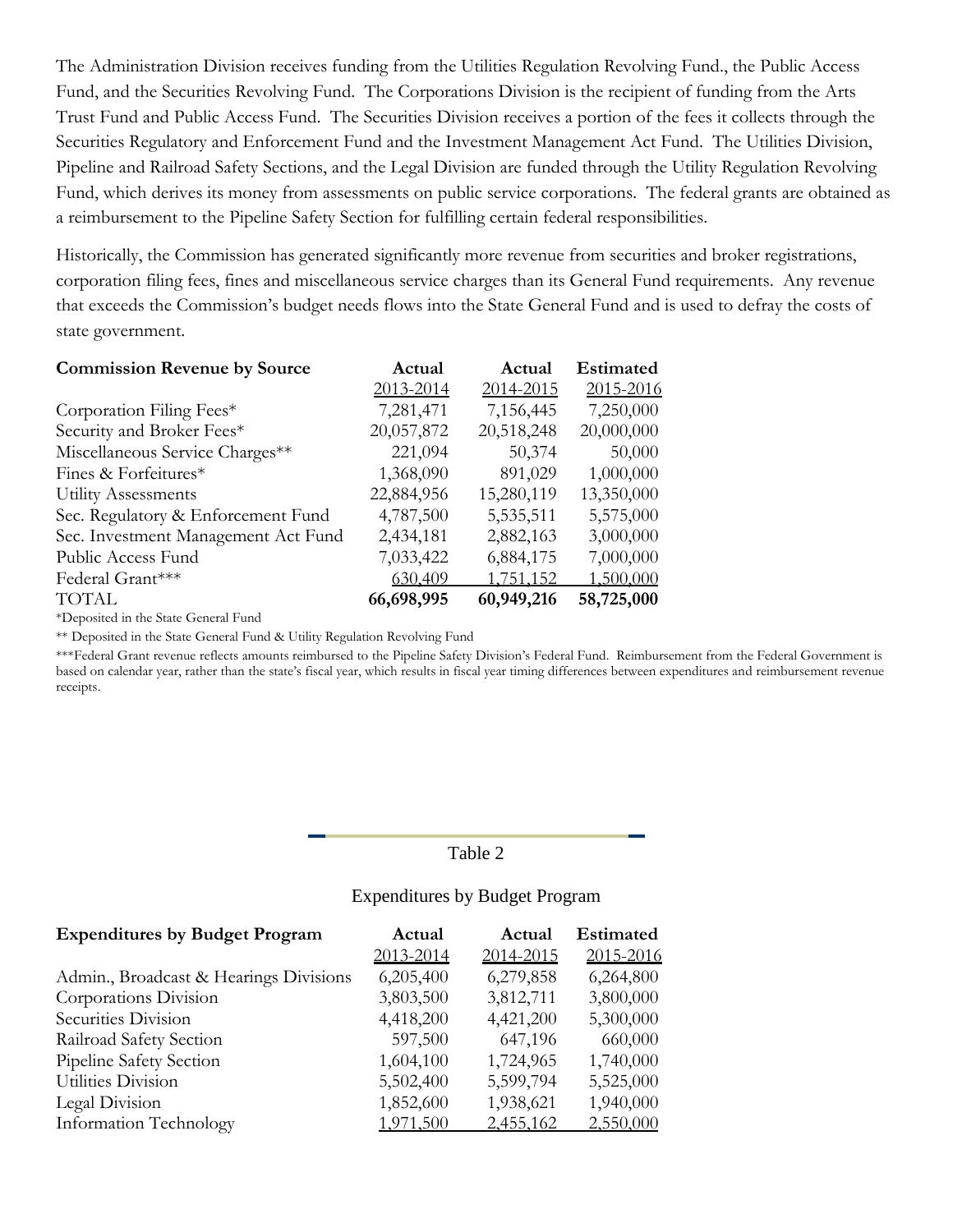# Table 3

# Expenditures by Fund Source

| <b>Expenditures by Fund Source</b> | Actual     | Actual     | Estimated  |
|------------------------------------|------------|------------|------------|
|                                    | 2013-2014  | 2014-2015  | 2015-2016  |
| General Fund                       | 511,000    | 605,504    | 614,200    |
| Arts Trust Fund                    | 93,700     | 50,048     | 50,100     |
| Sec Regulatory & Enforcement Fund  | 4,661,000  | 4,717,989  | 5,628,700  |
| Sec Investment Management Act Fund | 714,200    | 715,114    | 712,600    |
| Utility Regulation Revolving Fund  | 13,598,700 | 13,807,547 | 13,781,300 |
| Public Access Fund                 | 5,987,800  | 6,171,163  | 6,142,900  |
| Federal Funds**                    | 388,800    | 812,142    | 850,000    |
| <b>TOTAL</b>                       | 25,955,200 | 26,879,507 | 27,779,800 |

\*\*Totals reflected are actual/estimated expenditures from the Pipeline Safety Section's Federal Fund only.

# Table 4

Corporation Commissioners Since Statehood

| A.W. Cole                   | Democrat   | 1912-1917 |
|-----------------------------|------------|-----------|
| W. P. Geary                 | Democrat   | 1912-1915 |
| F. A. Jones                 | Democrat   | 1912-1919 |
| Amos A. Betts               | Democrat   | 1917-1933 |
|                             |            | 1938-1944 |
| David F. Johnson            | Democrat   | 1919-1924 |
| Loren Vaughn                | Democrat   | 1921-1932 |
| W. D. Claypool              | Democrat   | 1925-1930 |
| Charles R. Howe             | Democrat   | 1931-1936 |
| Wilson T. Wright            | Democrat   | 1933-1953 |
| John Cummard                | Democrat   | 1933-1934 |
| W. M. Cox                   | Democrat   | 1935-1940 |
| William Peterson            | Democrat   | 1941-1946 |
| William Eden                | Democrat   | 1944-1947 |
| William T. Brooks           | Democrat   | 1947-1958 |
| Yale McFate                 | Democrat   | 1947-1948 |
| Mit Simms                   | Democrat   | 1949-1958 |
| Timothy D. Parkman          | Republican | 1954      |
| John H. Barry               | Democrat   | 1955-1956 |
| E. T. "Eddie" Williams, Jr. | Democrat   | 1957-1968 |
| George F. Senner, Jr.       | Democrat   | 1959-1962 |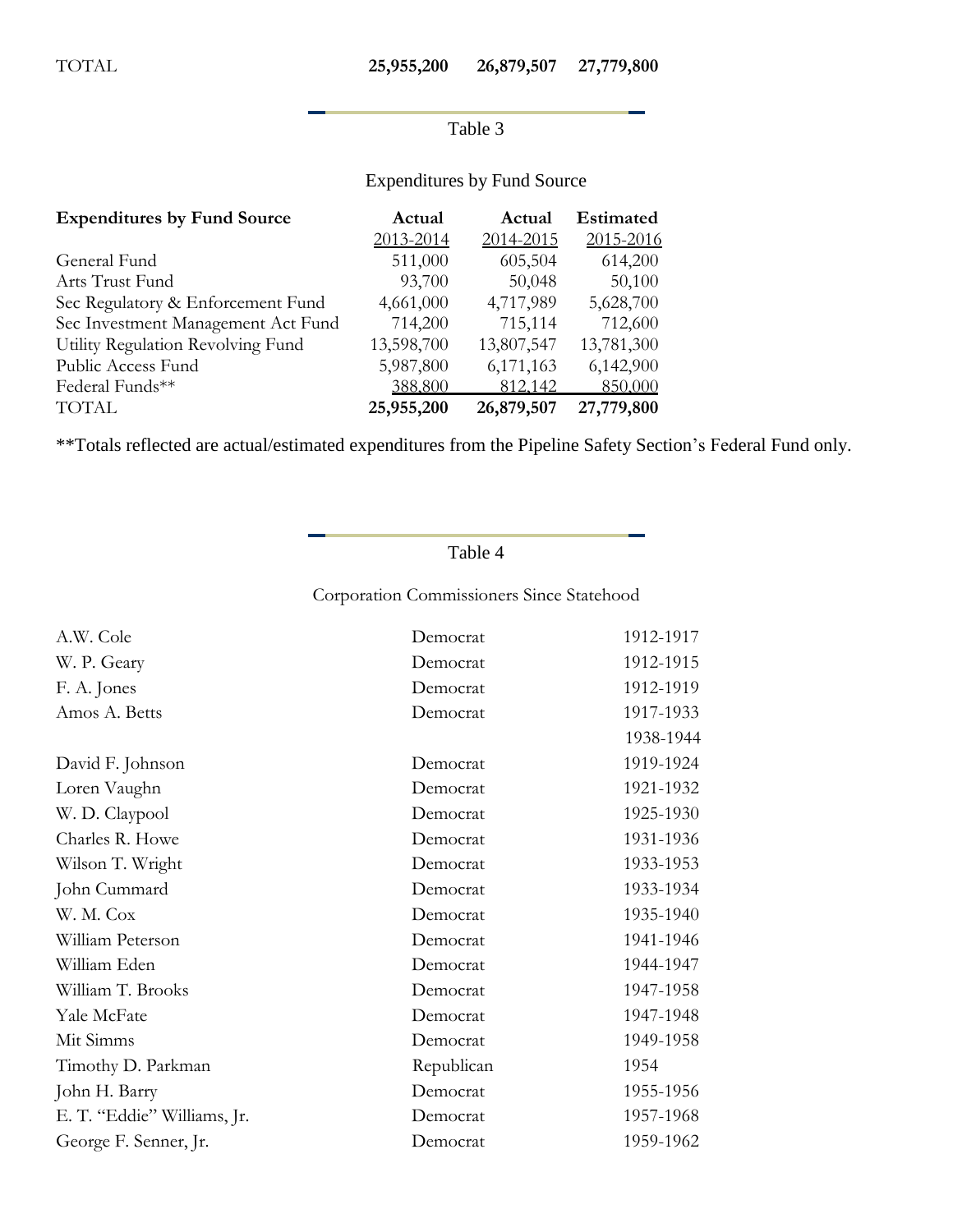| A. P. "Jack" Buzard    | Democrat   | 1959-1962    |
|------------------------|------------|--------------|
| John P. Clark          | Republican | 1963-1964    |
| Milton J. Husky        | Democrat   | 1965-1970    |
| Dick Herbert           | Democrat   | 1965-1971    |
| Charles Garland        | Republican | 1969-1974    |
| Russell Williams       | Republican | 1970-1974    |
| Al Faron               | Republican | 1970-1976    |
| Ernest Garfield        | Republican | 1973-1978    |
| <b>Bud Tims</b>        | Republican | 1975-1983    |
| Jim Weeks              | Democrat   | 1977-1982    |
| <b>Stanley Akers</b>   | Republican | 1979-1980    |
| John Ahearn            | Democrat   | 1980-1981    |
| Diane McCarthy         | Republican | 1981-1984    |
| Richard Kimball        | Democrat   | 1983-1985    |
| Junius Hoffman         | Democrat   | 1984         |
| Marianne Jennings      | Republican | 1984         |
| Sharon Megdal          | Democrat   | 1985-1986    |
| Renz Jennings          | Democrat   | 1985-1999    |
| Marcia Weeks           | Democrat   | 1985-1996    |
| Dale Morgan            | Republican | 1987-1995    |
| Carl J. Kunasek        | Republican | 1995-2001    |
| Jim Irvin              | Republican | 1997-2003    |
| Tony West              | Republican | 1999         |
| William "Bill" Mundell | Republican | 1999-2008    |
| Marc Spitzer           | Republican | 2001-2006    |
| Mike Gleason           | Republican | 2003-2008    |
| Jeff Hatch-Miller      | Republican | 2003-2008    |
| Kristin Mayes          | Republican | 2003-2010    |
| Barry Wong             | Republican | 2006         |
| Gary Pierce            | Republican | 2007-2014    |
| Sandra Kennedy         | Democrat   | 2009-2012    |
| Paul Newman            | Democrat   | 2009-2012    |
| <b>Bob Stump</b>       | Republican | 2009-present |
| Brenda Burns           | Republican | 2011-2014    |
| Robert "Bob" Burns     | Republican | 2013-present |
| Susan Bitter Smith     | Republican | 2013-present |
| Doug Little            | Republican | 2015-present |
| Tom Forese             | Republican | 2015-present |